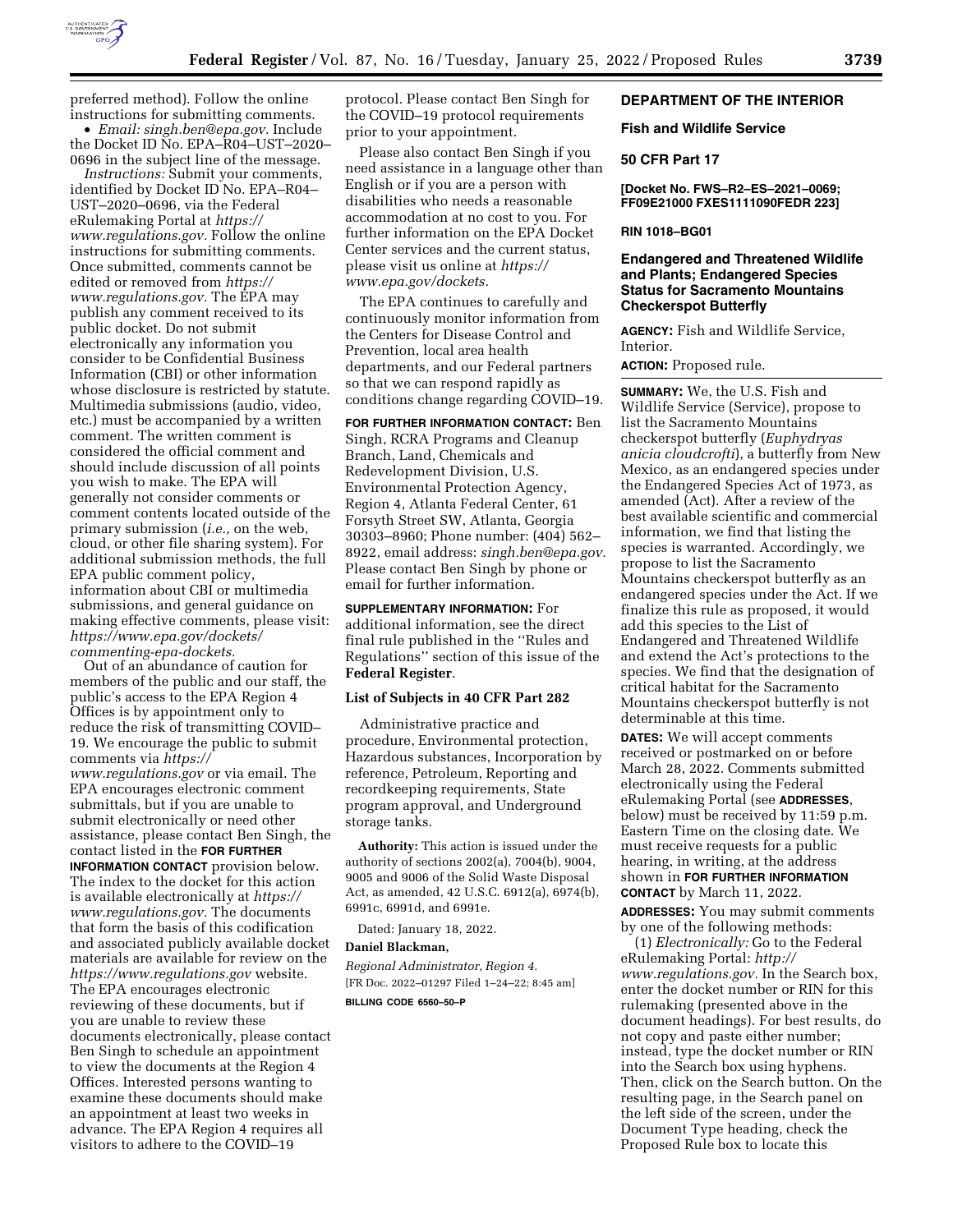document. You may submit a comment by clicking on ''Comment.''

(2) *By hard copy:* Submit by U.S. mail to: Public Comments Processing, Attn: FWS–R2–ES–2021–0069, U.S. Fish and Wildlife Service, MS: PRB/3W, 5275 Leesburg Pike, Falls Church, VA 22041– 3803.

We request that you send comments only by the methods described above. We will post all comments on *[http://](http://www.regulations.gov) [www.regulations.gov.](http://www.regulations.gov)* This generally means that we will post any personal information you provide us (see Information Requested, below, for more information).

### **FOR FURTHER INFORMATION CONTACT:**

Shawn Sartorius, Field Supervisor, U.S. Fish and Wildlife Service, New Mexico Ecological Services Field Office, 2105 Osuna NE, Albuquerque, NM 87113; telephone 505–346–2525. Persons who use a telecommunications device for the deaf (TDD) may call the Federal Relay Service at 800–877–8339.

# **SUPPLEMENTARY INFORMATION:**

### **Executive Summary**

*Why we need to publish a rule.* Under the Act, if we determine that a species warrants listing, we are required to promptly publish a proposal in the **Federal Register**, unless doing so is precluded by higher-priority actions and expeditious progress is being made to add and remove qualified species to or from the List of Endangered and Threatened Wildlife and Plants. The Service will make a determination on our proposal within 1 year. If there is substantial disagreement regarding the sufficiency and accuracy of the available data relevant to the proposed listing, we may extend the final determination for not more than six months. To the maximum extent prudent and determinable, we must designate critical habitat for any species that we determine to be an endangered or threatened species under the Act. Listing a species as an endangered or threatened species and designation of critical habitat can be completed only by issuing a rule.

*What this document does.* We propose to list the Sacramento Mountains checkerspot butterfly as an endangered species under the Act. As explained later in this document, we conclude that the designation of critical habitat for the Sacramento Mountains checkerspot butterfly is not determinable at this time.

*The basis for our action.* Under the Act, we may determine that a species is an endangered or threatened species because of any of five factors: (A) The present or threatened destruction,

modification, or curtailment of its habitat or range; (B) overutilization for commercial, recreational, scientific, or educational purposes; (C) disease or predation; (D) the inadequacy of existing regulatory mechanisms; or (E) other natural or manmade factors affecting its continued existence. We have determined that the Sacramento Mountains checkerspot butterfly is primarily threatened by overgrazing by large ungulates, recreation, climate change, nonnative plants, and an altered wildfire regime.

Section 4(a)(3) of the Act requires the Secretary of the Interior (Secretary) to designate critical habitat concurrent with listing to the maximum extent prudent and determinable. Section 3(5)(A) of the Act defines critical habitat as (i) the specific areas within the geographical area occupied by the species, at the time it is listed, on which are found those physical or biological features (I) essential to the conservation of the species and (II) which may require special management considerations or protections; and (ii) specific areas outside the geographical area occupied by the species at the time it is listed, upon a determination by the Secretary that such areas are essential for the conservation of the species. Section 4(b)(2) of the Act states that the Secretary must make the designation on the basis of the best scientific data available and after taking into consideration the economic impact, the impact on national security, and any other relevant impacts of specifying any particular area as critical habitat.

### **Information Requested**

We intend that any final action resulting from this proposed rule will be based on the best scientific and commercial data available and be as accurate and as effective as possible. Therefore, we request comments or information from other governmental agencies, Native American Tribes, the scientific community, industry, or any other interested parties concerning this proposed rule.

We particularly seek comments concerning:

(1) The species' biology, range, and population trends, including:

(a) Biological or ecological requirements of the species, including habitat requirements for feeding, breeding, and sheltering;

(b) Genetics and taxonomy; (c) Historical and current range, including distribution patterns;

(d) Historical and current population levels, and current and projected trends; and

(e) Past and ongoing conservation measures for the species, its habitat, or both.

(2) Factors that may affect the continued existence of the species, which may include habitat modification or destruction, overutilization, disease, predation, the inadequacy of existing regulatory mechanisms, or other natural or manmade factors.

(3) Biological, commercial trade, or other relevant data concerning any threats (or lack thereof) to this species and existing regulations that may be addressing those threats.

(4) Additional information concerning the historical and current status, range, distribution, and population size of this species, including the locations of any additional populations of this species.

Please include sufficient information with your submission (such as scientific journal articles or other publications) to allow us to verify any scientific or commercial information you include.

Please note that submissions merely stating support for, or opposition to, the action under consideration without providing supporting information, although noted, will not be considered in making a determination, as section 4(b)(1)(A) of the Act (16 U.S.C. 1531 *et seq.*) directs that determinations as to whether any species is an endangered or a threatened species must be made ''solely on the basis of the best scientific and commercial data available.''

You may submit your comments and materials concerning this proposed rule by one of the methods listed in **ADDRESSES**. We request that you send comments only by the methods described in **ADDRESSES**.

If you submit information via *[http://](http://www.regulations.gov) [www.regulations.gov,](http://www.regulations.gov)* your entire submission—including any personal identifying information—will be posted on the website. If your submission is made via a hardcopy that includes personal identifying information, you may request at the top of your document that we withhold this information from public review. However, we cannot guarantee that we will be able to do so. We will post all hardcopy submissions on *[http://www.regulations.gov.](http://www.regulations.gov)* 

Comments and materials we receive, as well as supporting documentation we used in preparing this proposed rule, will be available for public inspection on *[http://www.regulations.gov.](http://www.regulations.gov)* 

Because we will consider all comments and information we receive during the comment period, our final determination may differ from this proposal. Based on the new information we receive (and any comments on that new information), we may conclude that the species is threatened instead of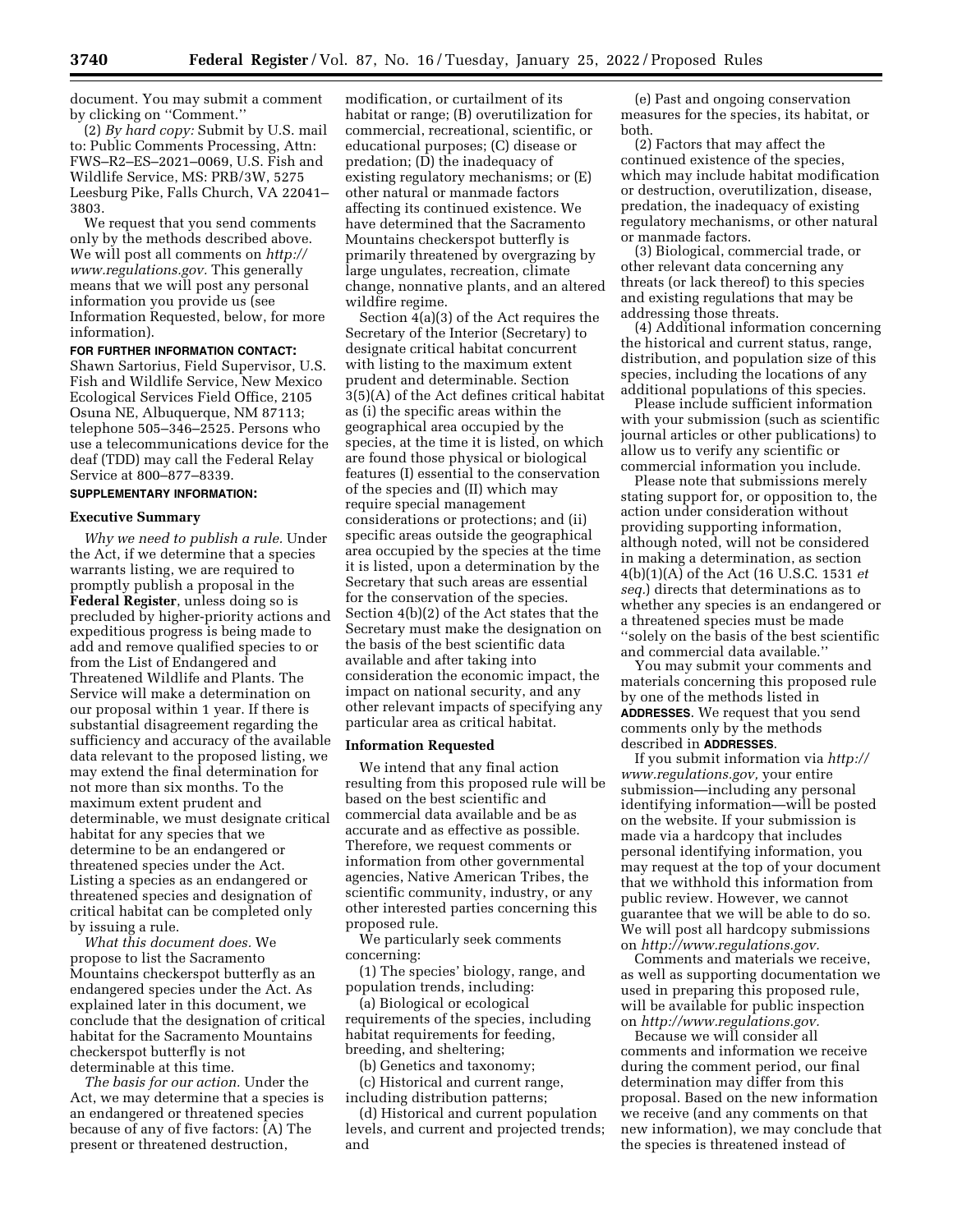endangered, or we may conclude that the species does not warrant listing as either an endangered species or a threatened species.

## *Public Hearing*

Section 4(b)(5) of the Act provides for a public hearing on this proposal, if requested. Requests must be received by the date specified in **DATES**. Such requests must be sent to the address shown in **FOR FURTHER INFORMATION CONTACT**. We will schedule a public hearing on this proposal, if requested, and announce the date, time, and place of the hearing, as well as how to obtain reasonable accommodations, in the **Federal Register** and local newspapers at least 15 days before the hearing. For the immediate future, we will provide these public hearings using webinars that will be announced on the Service's website, in addition to the **Federal Register**. The use of these virtual public hearings is consistent with our regulations at 50 CFR 424.16(c)(3).

#### **Previous Federal Actions**

On January 28, 1999, we received a petition from the Southwest Center for Biological Diversity (now Center for Biological Diversity (CBD)) requesting emergency listing of the Sacramento Mountains checkerspot butterfly as endangered with critical habitat. On December 27, 1999, we published a 90 day finding that the petition presented substantial information that listing may be warranted, but that emergency listing was not warranted (64 FR 72300).

On September 6, 2001, we published a 12-month finding and proposed rule to list the Sacramento Mountains checkerspot butterfly as endangered with critical habitat (66 FR 46575). On December 21, 2004, we published a withdrawal of the proposed rule (69 FR 76428), concluding that the threats to the species were not as great as we had perceived when we proposed it for listing.

On July 5, 2007, we received another petition from Forest Guardians (now WildEarth Guardians) and CBD to list the Sacramento Mountains checkerspot butterfly under the Act due to ongoing threats, such as cattle and feral horse grazing, noxious weeds, collection, and climate change, and an imminent plan to spray for insect pests. On December 5, 2008, we published a 90-day finding that the petition presented substantial information that listing may be warranted (73 FR 74123). On September 2, 2009, we published a 12-month finding that listing was not warranted (74 FR 45396).

Please refer to the previous proposed listing and critical habitat rule (66 FR

46575; September 6, 2001), the withdrawal of the proposed listing and critical habitat rule (69 FR 76428; December 21, 2004), and the notwarranted 12-month finding (74 FR 45396; September 2, 2009) for the Sacramento Mountains checkerspot butterfly for a detailed description of previous Federal actions concerning this species.

Since we published the not-warranted rule in 2009, drought from climate change has worsened in New Mexico, worsening habitat conditions for the Sacramento Mountains checkerspot butterfly. Further, during abnormally dry conditions, both feral horses and elk switch to browsing certain plants that are important for the butterfly. Additionally, recreation on the Lincoln National Forest has increased in recent years. Due to heightened concern about the impact of these stressors on the habitat of the Sacramento Mountains checkerspot butterfly, we initiated a discretionary status review of the species in January 2021.

On March 1, 2021, we received a petition from CBD to list the Sacramento Mountains checkerspot butterfly as endangered with critical habitat. At that time, our analysis was already underway, and we included the information provided in the petition in our analysis of the species' status for consideration in this decision.

## **Supporting Documents**

An assessment team prepared a current condition assessment report for the Sacramento Mountains checkerspot butterfly. The team was composed of Service biologists in consultation with other species experts. The report represents a compilation of the best scientific and commercial data available concerning the status of the species, including the impacts of past and present factors (both negative and beneficial) affecting the species. In accordance with our joint policy on peer review published in the **Federal Register** on July 1, 1994 (59 FR 34270), and our August 22, 2016, memorandum updating and clarifying the role of peer review of listing actions under the Act, we will seek the expert opinions of at least three appropriate specialists regarding the report. The report will be made available for peer and partner review concurrently with this proposed listing determination. Any information we receive will be incorporated into a final rule.

### **I. Proposed Listing Determination**

#### *Background*

The Sacramento Mountains checkerspot butterfly (butterfly) is a subspecies of the Anicia checkerspot, or variable checkerspot, in the Nymphalidae (brush-footed butterfly) family that is native to the Sacramento Mountains in south-central New Mexico. The species requires host plants for larvae, nectar sources for adults, and climatic moisture.

The Sacramento Mountains checkerspot butterfly is a small butterfly with a wingspan of approximately 5 centimeters (cm) (2 inches (in)) that has a checkered pattern with dark brown, red, orange, cream, and black spots, punctuated with dark lines (Ferris and Holland 1980, p. 5). The butterfly's antennae have yellow-orange clubs at the tip, and they have orange legs and eyes (Glassberg 2017, p. 207). Sacramento Mountains checkerspot butterfly's larvae are between 0.5 to 1.0 cm (0.2 to 0.4 in) in length. Over time, the larvae change from bare and brown to wooly and black with orange hairs (Service *et al.* 2005, p. 7).

The Sacramento Mountains checkerspot butterfly inhabits highaltitude meadows in the upper-montane and subalpine zone at elevations between 2,380 and 2,750 meters (m) (7,800 and 9,000 feet (ft)) within the Sacramento Mountains, which are an isolated mountain range in south-central New Mexico (Service 2005 *et al.,* p. 9). The ecosystem at this elevation usually is cool and wet, supporting diverse and robust plant life.

The main larval host plant for the Sacramento Mountains checkerspot butterfly is the New Mexico beardtongue (*Penstemon neomexicanus*) (Ferris and Holland 1980, p. 7), also known as New Mexico penstemon. The preferred adult nectar source is orange sneezeweed (*Helenium* (*Hymenoxys*) *hoopesii*), a native perennial forb (Service *et al.* 2005, p. 9). Other plants in the butterfly's habitat include valerian (*Valeriana edulis*), arrowleaf groundsel (*Senecio triangularis*), curlycup gumplant (*Grindelia squarrosa*), figworts (*Scrophularia* sp.), penstemon (*Penstemon* sp.), skyrocket (*Ipomopsis aggregata*), milkweed (*Asclepias* sp.), Arizona rose (*Rosa woodsii*), and Wheeler's wallflower (*Erysimum capitatum*) (Forest Service 1999, entire).

In the Sacramento Mountains, small daily rainstorms (monsoons) are common during the summer months. During this cycle, adult butterflies are active during mid-morning when the sunlight has warmed the air but before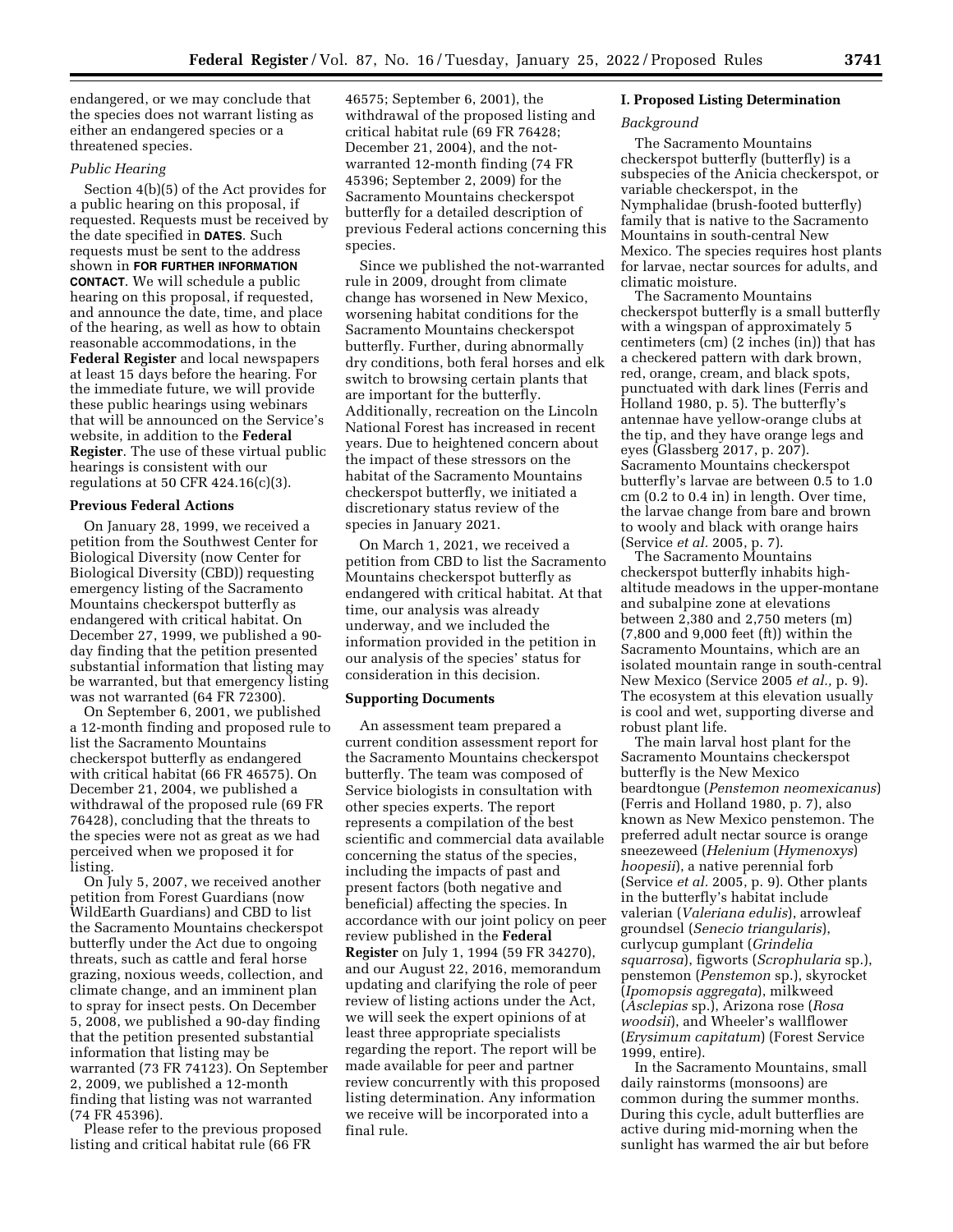rainstorms move into the area in the afternoon (Forest Service 1999, p. 3). On chilly, cloudy days when temperatures are around 60 degrees Fahrenheit (°F) (16 degrees Celsius (°C)), butterflies are inactive. Sacramento Mountains checkerspot butterflies are most active during sunny days when temperatures remain near 70 °F (21 °C) (Forest Service 1999, p. 4). The optimal temperature range is between 73 and 80 °F (23 and 27 °C) (Ryan 2021a, pers. comm.). When temperatures regularly exceed 80 °F (27 °C) during the summer months, few adult butterflies were detected (Hughes 2021a, pers. comm.).

The Sacramento Mountains checkerspot butterfly is univoltine, meaning there is one generation per year. The butterfly's life cycle is synchronized with the development of host and nectar plants. The flight season lasts from mid-June to the end of August. The exact timing of adult flight can vary dramatically from one year to the next (Service *et al.* 2005, pp. 10–11). The adult butterflies stagger their emergence from pupation, with numbers peaking around the second week of the flight season. Females deposit a cluster of eggs on the underside of New Mexico beardtongue leaves. A female can lay two to three sets of eggs during her short lifetime (Service *et al.* 2005, pp. 10–11). The eggs hatch within 2 weeks, and larvae collectively create a protective silken shelter, known as a tent, over the host plant, feeding upon it until winter or the plant is defoliated (Pratt and Emmel 2010, p. 108). Caterpillars at this stage are relatively immobile and rely on host plant health and abundance to complete the first stages of their life cycle (Arriens *et al.* 2020, p. 2). Caterpillars can leave the plant and search for additional resources, but it is unknown how far they can travel in search of food (Pratt and Emmel 2010, p. 108; Service *et al.*  2005, p. 11).

After the third or fourth growth cycle, the larvae enter a period of arrested metabolism known as diapause. Diapause begins between late September and early October, depending on environmental conditions. During diapause, larvae probably remain in leaf or grass litter near the base of shrubs, under the bark of conifers, or in the loose soils associated with pocket gopher (*Thomomys bottae*) mounds (see 66 FR 46575; September 6, 2001). The larvae remain in diapause until warm spring temperatures, moisture events, host plant growth, or some combination of these events prompts individuals to come out of their suspended state (Service *et al.* 2005, p. 11). It might be possible for caterpillars to re-enter or

remain in diapause for more than one year if environmental conditions are not conducive for growth (Service *et al.*  2005, p. 11).

Between March and April, postdiapause larvae emerge and begin to feed again. In the spring, larvae are more mobile than they were in the fall, moving on average 2.6 meters from their natal tents (Pittenger and Yori 2003, p. 3). They have three or four more growth stages before pupating (forming a chrysalis). Precisely what triggers caterpillars to initiate pupation is not well understood, but likely relies on various environmental cues (Service *et al.* 2005, p. 11). As many as 98 percent of individuals do not survive to the adult stage (Ryan 2021b, pers. comm.).

Because the Sacramento Mountains checkerspot butterfly has a life-history pattern similar to other butterflies in the *Euphydryas* genus that exist as metapopulations, it is likely that this butterfly also has a metapopulation structure (Ehrlich *et al.* 1975, p. 221; Murphy and Weiss 1988, pp. 192–194). A metapopulation is a group of local populations within an area, where typically migration from one local population to other areas containing suitable habitat is possible, but not routine (Murphy and Weiss 1988, p. 192). Movement between areas containing suitable habitat (*i.e.,*  dispersal) is restricted due to inhospitable conditions around and between areas of suitable habitat (Service *et al.* 2005, p. 15). Metapopulation-level processes appear to be critical to the long-term persistence of the Sacramento Mountains checkerspot butterfly.

Butterflies in the genus *Euphydryas*  are typically restricted to specific habitats (Ehrlich *et al.* 1975, p. 225; Cullenward *et al.* 1979, p. 1; Murphy and Weiss 1988, p. 197). The extent of the historical range of the Sacramento Mountains checkerspot butterfly is unknown due to limited information collected on this subspecies before its description in 1980 (Ferris and Holland 1980, p. 7). Although the Sacramento Mountains checkerspot's historical range is unknown, the species is thought to have once occupied a more extensive (but still limited) area based upon the location of its meadow habitat.

Surveys completed between 1996 and 1997 found that the butterfly occupies roughly 85 square kilometers (33 square miles) within the vicinity of the village of Cloudcroft (see 66 FR 46575; September 6, 2001). However, recent surveys indicate that the butterfly's suitable habitat is likely less than 2 square miles within the range (Forest Service 2020b, entire). The U.S. Forest

Service (Forest Service) has been conducting presence-or-absence surveys since 1998 to estimate the range of the butterfly (Forest Service 1999, p. 2). Based on the best available information, the butterfly continues to exist within the same general localities (Pittenger and Yori 2003, p. 15; McIntyre 2005, pp. 1–2; McIntyre 2008, p. 1; Ryan 2007, pp. 11–12).

The range of the Sacramento Mountains checkerspot butterfly has always been discontinuous and fragmented. Spruce-fir forests punctuate suitable butterfly habitat comprised of mountain meadows, creating intrinsic barriers to butterfly dispersal and effectively isolating populations from one another (Pittenger and Yori 2003, p. 1). It is likely that the meadow habitat upon which the Sacramento Mountains checkerspot butterfly relies was influenced by fire (Brown *et al.* 2001, pp. 116–117). The historical fire regime would have allowed for more temporary connectivity between populations as it opened up the canopy of trees that separate meadows. However, fire suppression on public and private lands to protect commercial and private development in suitable habitat has resulted in the encroachment of conifers.

The Mescalero Apache Nation shares the northern border with the Sacramento Ranger District on the Lincoln National Forest. This border is the northern limit of butterfly surveys. We do not know if the range of the butterfly extends into the lands of the Mescalero Apache Nation because, to our knowledge, no surveys have been conducted on their lands (see 66 FR 46575; September 6, 2001). Although we do not have information on habitat on Mescalero Apache Nation lands, it is unlikely that there is a significant amount of suitable habitat present there because it is generally lower elevation than the Sacramento Mountains checkerspot butterfly requires (*i.e.,*  between 2,380 and 2,750 m (7,800 and 9,000 ft)) and is not proximal (*i.e.,*  provides connectivity) to known butterfly localities (see 66 FR 46575; September 6, 2001).

Since 1998, populations have been known from 10 meadow units on Forest Service land (Forest Service, 1999, p. 2). The meadows cover the occupied areas within the species' range and give the most accurate representation of species and habitat conditions available. These meadow units include Bailey Canyon, Pines Meadow Campground, Horse Pasture Meadow, Silver Springs Canyon, Cox Canyon, Sleepygrass Canyon, Spud Patch Canyon, Deerhead Canyon, Pumphouse Canyon, and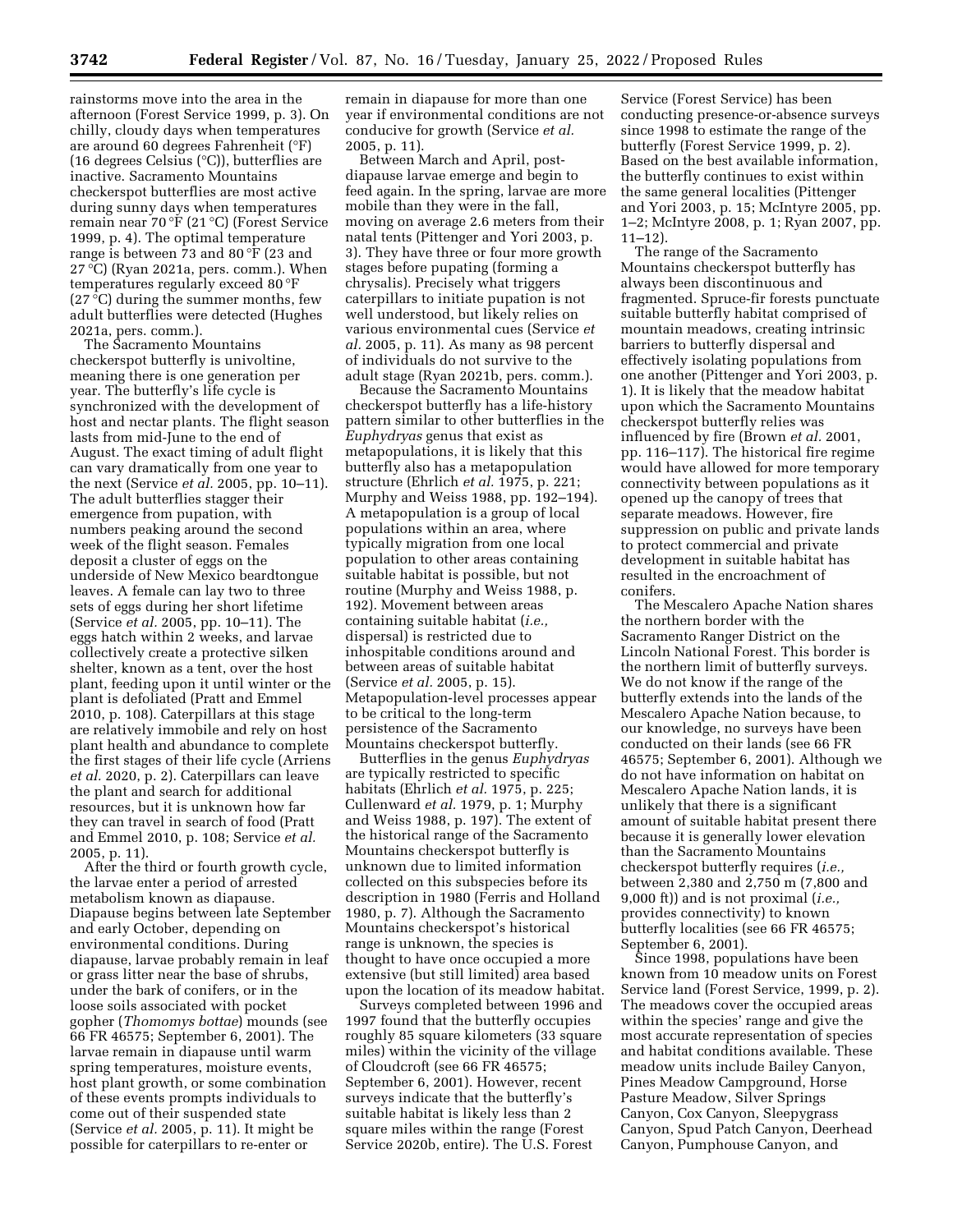Yardplot Meadow. The species has been extirpated from several of these meadows recently. The Yardplot Meadow was sold and developed, while suitable habitat in Horse Pasture Meadow was eliminated by logging (Forest Service 2017, p. 3). No adults or caterpillars have been detected within Pumphouse Canyon since 2003, and the species has likely been extirpated at that site (Forest Service 2017, p. 3). In 2020, all 10 meadows were surveyed for butterflies and larvae, and a total of eight butterflies were detected in only Bailey Canyon and Pines Meadow Campground combined (Forest Service 2020b, p. 3), and no larval tents were found at any site (Forest Service 2020b, pp. 1–3; Hughes 2020, pers. comm.).

### *Regulatory and Analytical Framework*

### Regulatory Framework

Section 4 of the Act (16 U.S.C. 1533) and its implementing regulations (50 CFR part 424) set forth the procedures for determining whether a species is an endangered species or a threatened species. The Act defines an ''endangered species'' as a species that is in danger of extinction throughout all or a significant portion of its range, and a ''threatened species'' as a species that is likely to become an endangered species within the foreseeable future throughout all or a significant portion of its range. The Act requires that we determine whether any species is an endangered species or a threatened species because of any of the following factors:

(A) The present or threatened destruction, modification, or curtailment of its habitat or range;

(B) Overutilization for commercial, recreational, scientific, or educational purposes;

(C) Disease or predation;

(D) The inadequacy of existing regulatory mechanisms; or

(E) Other natural or manmade factors affecting its continued existence.

These factors represent broad categories of natural or human-caused actions or conditions that could have an effect on a species' continued existence. In evaluating these actions and conditions, we look for those that may have a negative effect on individuals of the species, as well as other actions or conditions that may ameliorate any negative effects or may have positive effects.

We use the term ''threat'' to refer in general to actions or conditions that are known to or are reasonably likely to negatively affect individuals of a species. The term ''threat'' includes actions or conditions that have a direct

impact on individuals (direct impacts), as well as those that affect individuals through alteration of their habitat or required resources (stressors). The term ''threat'' may encompass—either together or separately—the source of the action or condition or the action or condition itself.

However, the mere identification of any threat(s) does not necessarily mean that the species meets the statutory definition of an ''endangered species'' or a ''threatened species.'' In determining whether a species meets either definition, we must evaluate all identified threats by considering the expected response by the species, and the effects of the threats—in light of those actions and conditions that will ameliorate the threats—on an individual, population, and species level. We evaluate each threat and its expected effects on the species, then analyze the cumulative effect of all of the threats on the species as a whole. We also consider the cumulative effect of the threats in light of those actions and conditions that will have positive effects on the species, such as any existing regulatory mechanisms or conservation efforts. The Secretary determines whether the species meets the definition of an ''endangered species'' or a ''threatened species'' only after conducting this cumulative analysis and describing the expected effect on the species now and in the foreseeable future.

The Act does not define the term ''foreseeable future,'' which appears in the statutory definition of ''threatened species.'' Our implementing regulations at 50 CFR 424.11(d) set forth a framework for evaluating the foreseeable future on a case-by-case basis. The term ''foreseeable future'' extends only so far into the future as the Service can reasonably determine that both the future threats and the species' responses to those threats are likely. In other words, the foreseeable future is the period of time in which we can make reliable predictions. ''Reliable'' does not mean ''certain''; it means sufficient to provide a reasonable degree of confidence in the prediction. Thus, a prediction is reliable if it is reasonable to depend on it when making decisions.

It is not always possible or necessary to define foreseeable future as a particular number of years. Analysis of the foreseeable future uses the best scientific and commercial data available and should consider the timeframes applicable to the relevant threats and to the species' likely responses to those threats in view of its life-history characteristics. Data that are typically relevant to assessing the species'

biological response include speciesspecific factors such as lifespan, reproductive rates or productivity, certain behaviors, and other demographic factors.

#### Analytical Framework

The current condition assessment report documents the results of our comprehensive biological review of the best scientific and commercial data regarding the status of the species, including an assessment of the potential threats to the species. The current condition assessment report does not represent a decision by the Service on whether the species should be proposed for listing as an endangered or threatened species under the Act. However, it does provide the scientific basis that informs our regulatory decisions, which involve the further application of standards within the Act and its implementing regulations and policies. The following is a summary of the key results and conclusions from the current condition assessment report; the full report can be found at *[http://](http://www.regulations.gov) [www.regulations.gov](http://www.regulations.gov)* under Docket No. FWS–R2–ES–2021–0069 and at *[https://](https://www.fws.gov/southwest/es/NewMexico/)  [www.fws.gov/southwest/es/NewMexico/.](https://www.fws.gov/southwest/es/NewMexico/)* 

To assess Sacramento Mountains checkerspot butterfly viability, we used the three conservation biology principles of resiliency, redundancy, and representation (Shaffer and Stein 2000, pp. 306–310). Briefly, resiliency supports the ability of the species to withstand environmental and demographic stochasticity (for example, wet or dry, warm or cold years), redundancy supports the ability of the species to withstand catastrophic events (for example, droughts, large pollution events), and representation supports the ability of the species to adapt over time to long-term changes in the environment (for example, climate changes). In general, the more resilient and redundant a species is and the more representation it has, the more likely it is to sustain populations over time, even under changing environmental conditions. Using these principles, we identified the species' ecological requirements for survival and reproduction at the individual, population, and species levels, and described the beneficial and risk factors influencing the species' viability.

Our analysis can be categorized into several sequential stages. During the first stage, we evaluated the individual species' life-history needs. The next stage involved an assessment of the historical and current conditions of the species' demographics and habitat characteristics, including an explanation of how the species arrived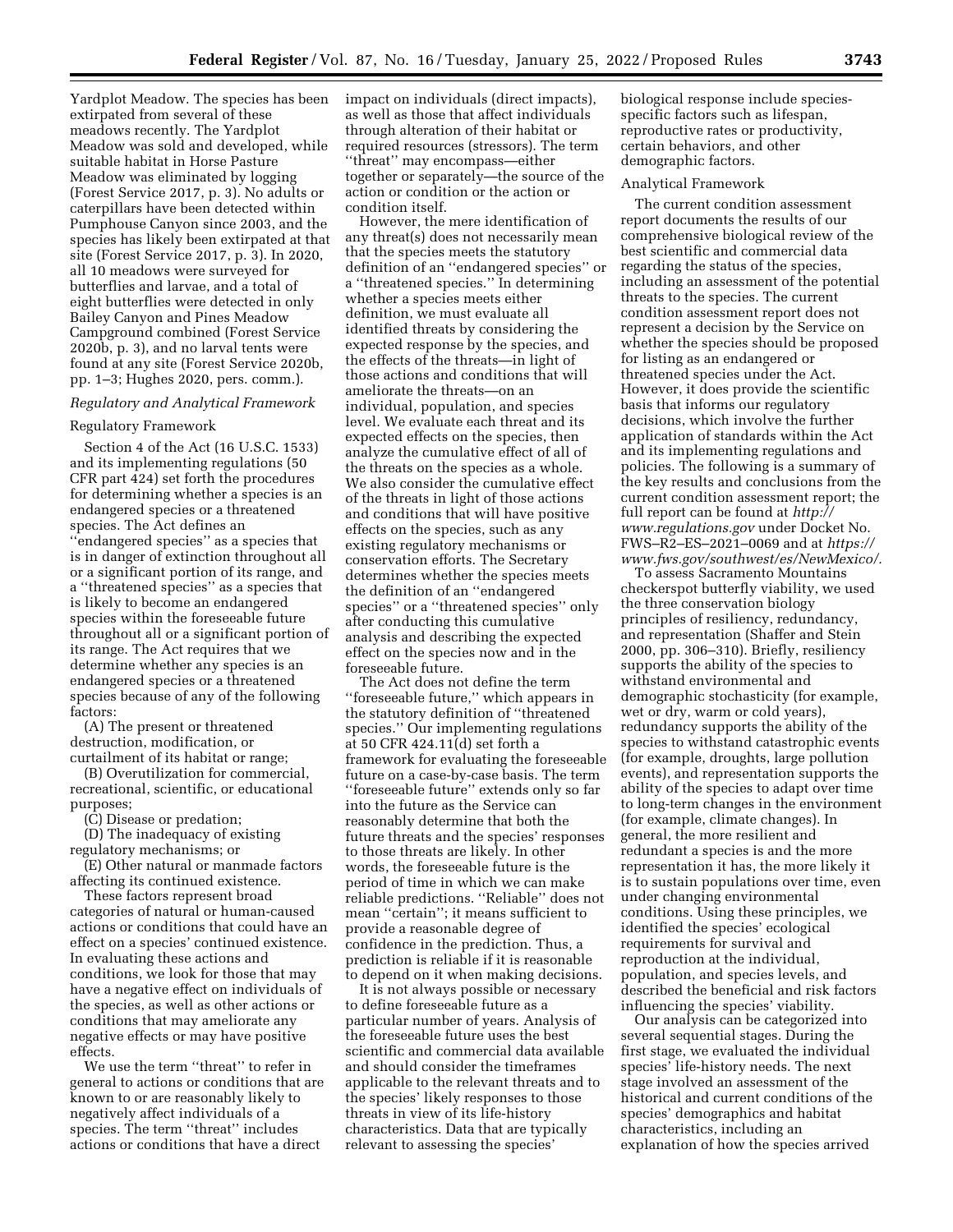at its current condition. Throughout these stages, we used the best available information to characterize viability as the ability of a species to sustain populations in the wild over time. We use this information to inform our regulatory decision.

## *Summary of Biological Status and Threats*

Below, we review the biological condition of the species and its resources, and the threats that influence the species' current and future condition, in order to assess the species' overall viability and the risks to that viability.

For the Sacramento Mountains checkerspot butterfly to maintain viability, its populations or some portion thereof must have sufficient resiliency, redundancy, and representation. Several factors influence the resiliency of Sacramento Mountains checkerspot butterfly populations, including larval and adult abundance and density, in addition to elements of the species' habitat that determine whether Sacramento Mountains checkerspot butterfly populations can survive and reproduce. These resiliency factors and habitat elements are discussed in detail in the current condition assessment report and are summarized here.

#### Species Needs

### Abundance and Density

To successfully reproduce and increase their fecundity and abundance, butterflies need access to mates. The Sacramento Mountains checkerspot butterfly is not a long-distance flier and probably relies on local abundance and population density to successfully mate and reproduce (Pittenger and Yori 2003, p. 39). Higher densities and more abundant individuals result in more successful mating attempts and ensure species viability. Metapopulation dynamics are also maintained by abundance and density within meadows (Pittenger and Yori 2003, pp. 39–40).

## Host Plants

The most crucial habitat factor for the Sacramento Mountains checkerspot butterfly is the New Mexico beardtongue's presence and abundance (McIntyre 2021a, pers. comm.). The larvae rely nearly entirely upon the New Mexico beardtongue during pre- and post-diapause. Because of the Sacramento Mountains checkerspot butterfly's dependency on New Mexico beardtongue, it is vulnerable to any type of habitat degradation, which reduces the host plant's health and abundance (Service *et al.* 2005, p. 9).

New Mexico beardtongue is a member of the Plantaginaceae, or figwort, family (Oxelman *et al.* 2005, p. 425). These perennial plants prefer wooded slopes or open glades in ponderosa pine and spruce/fir forests at elevations between 1,830 and 2,750 m (6,000 and 9,000 ft) (New Mexico Rare Plant Technical Council 1999, entire). New Mexico beardtongue is native to the Sacramento Mountains within Lincoln and Otero Counties (Sivinski and Knight 1996, p. 289). The plant is perennial, has purple or violet-blue flowers, and grows to be half a meter tall (1.9 ft). New Mexico beardtongue occurs in areas with loose soils or where there has been recent soil disturbance, such as eroded banks and pocket gopher burrows (Pittenger and Yori 2003, p. ii). Some plant species within the figwort family, including the New Mexico beardtongue, contain iridoid glycosides, a family of organic compounds that are bitter and an emetic (vomit-inducing) for most birds and mammal species. The Sacramento Mountains checkerspot butterfly, like other subspecies of *Euphydryas anicia,*  sequester the iridoid glycosides as caterpillars. It is believed that these compounds make the larvae and adult butterflies unpalatable to predators (Gardner and Stermitz 1987, pp. 2152– 2167).

#### Nectar Sources

Access to nectar sources is needed for adult Sacramento Mountains checkerspot butterflies to properly carry out their life cycle. The primary adult nectar source is orange sneezeweed (Service *et al.* 2005, p. 9). To contribute to the species' viability, orange sneezeweed must bloom at a time that corresponds with the emergence of adult Sacramento Mountain checkerspot butterflies. Although orange sneezeweed flowers are most frequently used, the butterfly has been observed collecting nectar on various other native nectar sources (Service *et al.* 2005, pp. 9–10). If orange sneezeweed is not blooming during the adult flight period (*i.e.,*  experiencing phenological mismatch), survival and the butterfly's fecundity could decrease.

#### Habitat Connectivity

Before human intervention, the habitat of the Sacramento Mountains checkerspot butterfly was dynamic, with meadows forming and reconnecting due to natural wildfire regimes (Service *et al.* 2005, p. 21). These patterns would have facilitated natural dispersal and recolonization of meadow habitats following disturbance events, especially when there was high butterfly population density in adjacent meadows (Service *et al.* 2005, p. 21). Currently, spruce-fir forests punctuate suitable butterfly habitat, comprised of mountain meadows, creating intrinsic barriers to butterfly dispersal and effectively isolating populations from one another (Pittenger and Yori 2003, p. 1). Preliminary genetic research suggested there is extremely low gene flow across the species' range or between meadows surveyed (Ryan 2021a, pers. comm.). If new sites are to become colonized or recolonized by the butterfly, meadow areas will need to be connected enough to allow dispersal from occupied areas. Therefore, habitat connectivity is needed for genetically healthy populations across the species' range (Service 2021, p. 8).

## Risk Factors for the Sacramento Mountains Checkerspot Butterfly

We reviewed the potential risk factors (*i.e.,* threats, stressors) that could be currently affecting the Sacramento Mountains checkerspot butterfly. In this proposed rule, we will discuss only those factors in detail that could meaningfully impact the status of the species. Those risk factors that are unlikely to have significant effects on Sacramento Mountains checkerspot butterfly populations, such as human collection, disease, parasites, predation, insecticides, habitat loss, and livestock grazing, are not discussed here but are evaluated in the current condition assessment report. For example, livestock grazing has the potential to impact the Sacramento Mountains checkerspot butterfly through various mechanisms (Service *et al.* 2005, pp. 29–30; Forest Service 2008, p. 70; McIntyre 2010, pp. 76–77, 94–104; Forest Service 2019, p. 21). However, because there are no active grazing allotments in any areas occupied by the butterfly, livestock grazing is not a primary risk factor for the status of the Sacramento Mountains checkerspot butterfly. The primary risk factors (*i.e.,*  threats) affecting the status of the Sacramento Mountains checkerspot butterfly are overgrazing by large ungulates (Factor A), recreation (Factor A), climate change (Factor E), nonnative plants (Factor A), and an altered wildfire regime (Factor A).

## Overgrazing by Large Ungulates

Historically, Merriam's elk (*Cervus canadensis merriami*), an extinct subspecies of elk, grazed meadows within the Sacramento Mountains. Under normal conditions, these species likely coexisted without impacting the existence of the butterfly. Rocky Mountain elk (*Cervus canadensis nelsoni*) have been introduced to the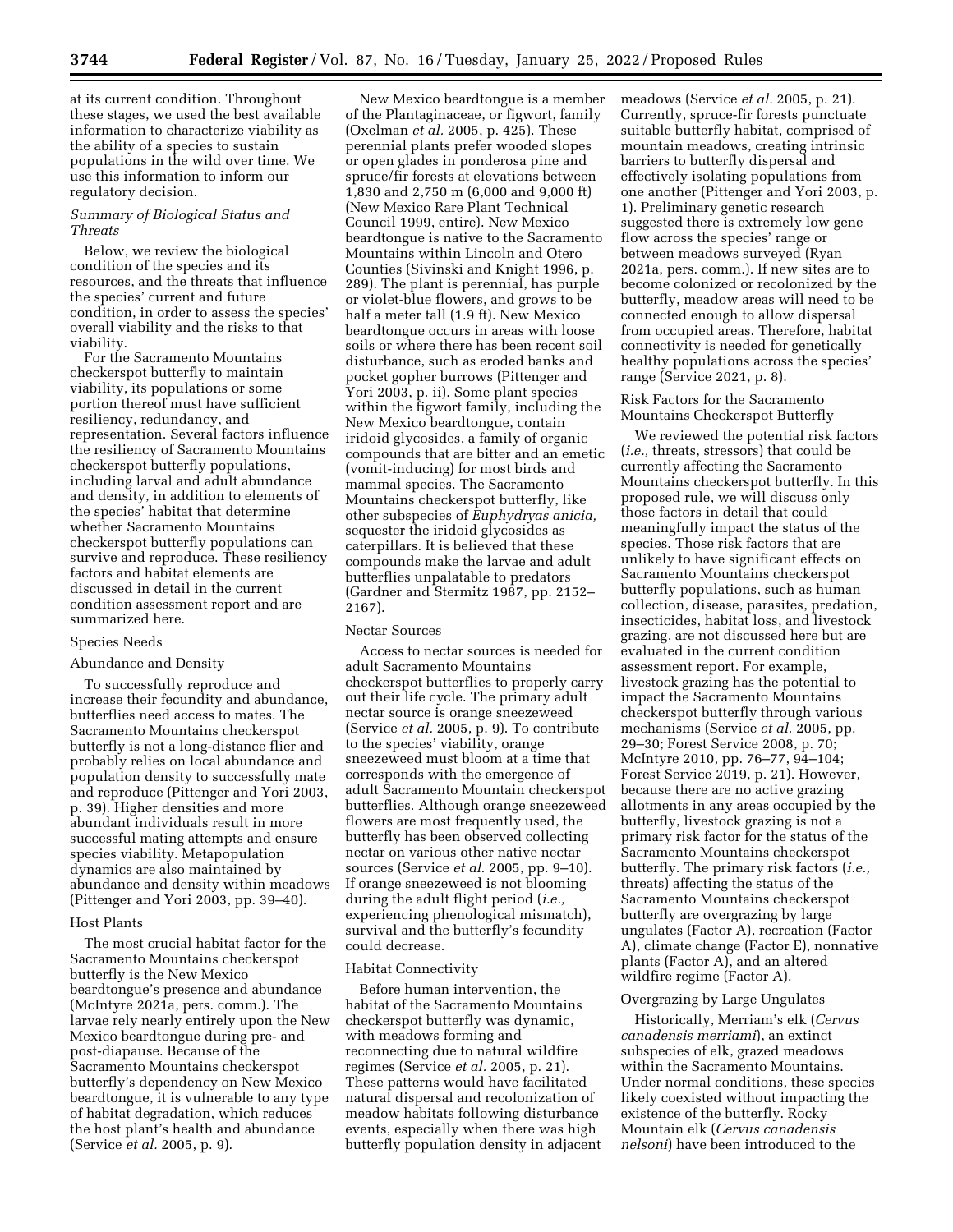Sacramento Mountains, filling the previous ecological niche held by Merriam's elk (New Mexico Department of Game and Fish 2009, unpaginated). At natural population levels and normal environmental conditions, elk do not pose a significant threat to the Sacramento Mountains checkerspot butterfly or its habitat. In fact, some studies have shown a positive correlation between elk grazing and caterpillar abundance (McIntyre 2010, pp. 66–69). Should elk herds expand beyond natural levels or occur during times of resource scarcity, browse pressure from elk can pose a significant threat to the butterfly's habitat and viability (Service 2021, p. 13).

Feral horses were inadvertently released onto the Lincoln National Forest around 2012. Horses are not native to the Sacramento Mountains and add significant browse pressure to meadows. Larger than elk, horses consume large quantities of vegetation. Roughly 60,000 horses now live throughout the Sacramento Mountains (Ryan 2021, pers. comm.).

Under typical habitat conditions, the larval host plant, New Mexico beardtongue, is not a main food source for large ungulates. However, during abnormally dry conditions, both horses and elk switch to browsing New Mexico beardtongue as other food plants become scarce (McIntyre 2010, pp. 71– 73). New Mexico beardtongue remains as small rosettes less than an inch tall and does not flower when there is significant browse pressure from large herbivores. These small, stunted plants are not large enough to support tent colonies of caterpillars; any larvae will starve after hatching (Forest Service 2020b, p. 11).

Feral horse and overpopulated elk browsing, compounded with drought due to climate change, significantly impact habitat within meadow ecosystems in the range of the Sacramento Mountains checkerspot butterfly. Over the past several years, sustained drought in Otero County has driven large herbivores to graze most meadow areas to the ground (McMahan *et al.* 2021, pp. 1–2). Currently, vegetation for host plant and nectar sources is scarce in all the meadows throughout the range of the species (Forest Service 2020, p. 11).

In summary, overgrazing by large ungulates results in decline of suitable habitat, limiting larval host plants and adult nectar sources. All meadow units within the range are experiencing impacts from overgrazing.

## Recreation

Over the past 10 years, recreation has increased in the Lincoln National Forest. The previous proposed listing rule (66 FR 46575; September 6, 2001) determined that off-road vehicle use on Forest Service trails posed some threat to meadow units; off-road vehicle use continues to this day and has increased in popularity. Large recreational vehicle (RV) use has also increased, and the Forest Service does not require permits for parking vehicles within the Lincoln National Forest (Service 2021, p. 14). Meadows within the range of the Sacramento Mountains checkerspot are popular with RV users because they are open, flat, and easily accessible by road (Hughes 2021b, pers. comm.). A variety of these impacts (*e.g.,* soil compaction, barren ground, trampled food plants, multiple trails, vehicle tracking) are evident in areas used by larval and adult life stages of the Sacramento Mountains butterflies; these impacts are reducing the quality or quantity of suitable habitat in and around developed campgrounds or undeveloped campsites in meadows known to support the Sacramento Mountains checkerspot butterfly (Hughes 2021b, pers. comm.).

Recreation can negatively affect the butterfly in several ways. Trampling and crushing can physically kill both individual butterflies and caterpillars. While adults can fly away, these butterflies are slow, especially on cold mornings. Recreational activities can also crush plants, including New Mexico beardtongue and orange sneezeweed. During times of drought, these plants are especially vulnerable and unlikely to survive repeated damage (Service 2021, p. 14). Additionally, RVs compact soil where large vehicles are parked. Repeated trampling by humans around the vehicles, caused by normal camping activities, will further compact soils, making it less likely for New Mexico beardtongue to recover or reestablish in former campsites (Hughes 2021b, pers. comm.).

In summary, recreation by humans can directly kill Sacramento Mountains checkerspot butterflies and their larvae. All meadow units within the range are experiencing some level of impact from recreation.

### Climate Change

Climate change is impacting natural ecosystems in the southwestern United States (McMahan *et al.* 2021, p. 1). The Sacramento Mountains are sky islands surrounded by a matrix of desert grassland, which hosts a unique mix of flora and fauna (Brown *et al.* 2001, p. 116). This ecosystem is sensitive even to small changes in temperature and precipitation. Such changes to the environment can significantly alter air temperature, the amount of precipitation, and the timing of precipitation events (Service *et al.* 2005, p. 37).

New Mexico has been in a drought for the past several years. Roughly 54 percent of New Mexico is currently experiencing an exceptional drought, including the Sacramento Mountains (McMahan *et al.* 2021, pp. 1–2). Droughts of this severity push wildlife to alter behavior based on available resources, while vegetation in habitats becomes extremely degraded (McMahan *et al.* 2021, entire).

Over the past several years, annual precipitation levels have decreased throughout the butterfly's range. Snowfall and corresponding snowpack have remained well below normal levels (Forest Service 2020b, pp. 11–12). Some alpine butterflies need high levels of snowpack levels during diapause to shelter from wind and cold temperatures. The same might be true for the Sacramento Mountains checkerspot butterfly, as the species likely evolved with higher levels of winter snowpack than are common over the past decade (Hughes 2021a, pers. comm.). However, while snowpack might be an important factor, we do not have enough evidence to analyze the effects of low snow years on the butterfly.

Recent shifts in climate due to human-induced climate change can impact how species interact with their environment. The timing of butterfly life-history events during an annual cycle shift due to increases in temperature, changes in humidity, and length of growing season. These shifts can directly be attributed to the effects of climate change. For habitat specialists such as the Sacramento Mountains checkerspot butterfly, shifts in phenological timing can have important consequences for population dynamics and viability (Colorado-Ruiz *et al.* 2018, pp. 5706–5707). It is likely that climate change has already caused some level of phenotypic mismatch (when life-history traits are no longer advantageous due to changes in the environment) between the butterfly, host plants, and nectar sources. This shift negatively impacts the butterfly because it has adapted to specific timing of resource availability (*i.e.,* growth of host plants, blooming of nectar sources) in various stages of its life cycle, and climate change has altered the timing, quality, and quantity of those resources.

The Sacramento Mountains checkerspot butterfly needs adequate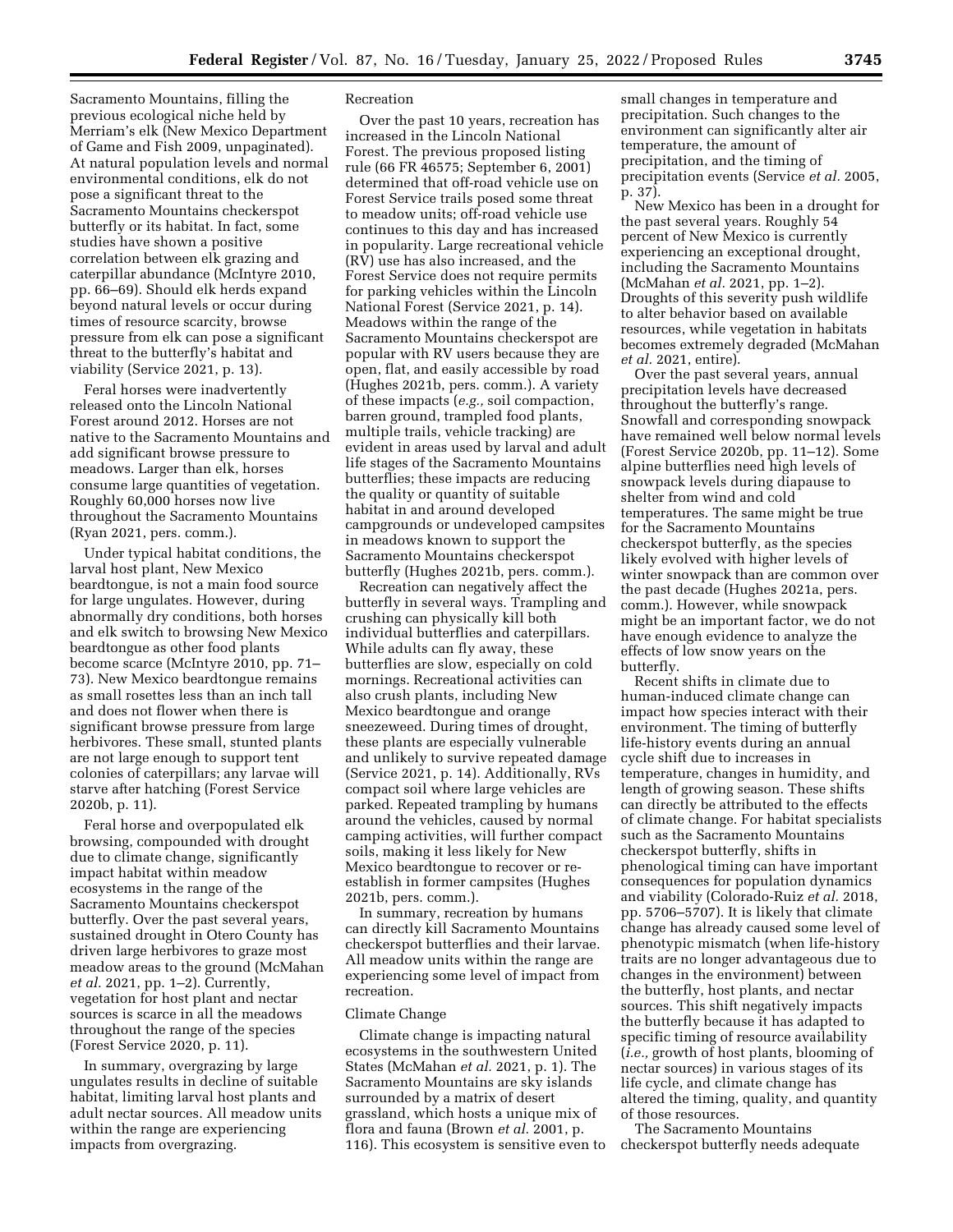vegetation growth in host plants and nectar sources during the summer months to survive (Service *et al.* 2005, p. 15). Vegetation growth within the butterfly's range appears to rely heavily on summer rains. Large rainfall events typically form during the mid-summer months in the Sacramento Mountains, marking the beginning of the monsoon season. These midday showers occur almost daily for several months, stimulating much of the vegetation to grow and proliferate during the midsummer season. Specifically, New Mexico beardtongue growth increases in response to the monsoons. It is thought that moisture might also encourage the butterflies to emerge from diapause as well (Service *et al.* 2005, pp. 37–38).

Climate change is impacting the timing of monsoon events throughout the Southwest (Service 2021, p. 15). New Mexico beardtongue and other plant species in sub-alpine meadows are adapted to the pulse of moisture from monsoons (Service *et al.* 2005, pp. 37– 38). With a lack of, or altered, monsoon rains, the butterfly is at risk, as the species relies on vegetation growth dependent upon the timing of precipitation.

The 2020 monsoon season was an exceptionally weak one, with far less precipitation falling than in an average summer (McMahan *et al.* 2021, unpaginated). As a result, New Mexico beardtongue growth was also weak; few plants grew larger than small rosettes on the ground. Even fewer plants survived to produce flowers (Forest Service 2020b, p. 12). Some experts believe that the dry conditions, compounded with increased browse pressure from large ungulates, contributed to the deterioration of habitat throughout the Sacramento Mountains checkerspot butterfly's range (Ryan *et al.* 2021, pers. comm.).

In summary, climate change impacts viability of the Sacramento Mountains checkerspot butterfly. All meadow units within the range are experiencing impacts from climate change.

#### Nonnative Plants

Nonnative plants have begun to encroach into meadow areas within the Lincoln National Forest. Other species of butterfly had become scarcer when nonnative plants appeared in suitable butterfly habitats (Hughes 2021b, pers. comm.). During the drought, Kentucky bluegrass (*Poa pratensis*) proliferated within meadow areas. This aggressive, nonnative plant, which is primarily windblown, can outcompete native wildflowers, such as New Mexico beardtongue. As nonnative plants begin to expand their influence, native plants, host and nectar plants for butterflies, such as New Mexico beardtongue and orange sneezeweed, are likely to become scarcer (Kennedy 2020, pers. comm.; 62 FR 2313, January 16, 1997).

In summary, nonnative plants can outcompete the native plants that Sacramento Mountains checkerspot butterflies and their larvae require. All meadow units within the range are experiencing some level of impact from nonnative plants.

### Altered Wildfire Regime

Fire is a natural part of the Sacramento Mountains ecosystem and would have historically maintained many of the ecosystem processes within the butterfly's range. The Lincoln National Forest has largely suppressed wildfires over the past 150 years (Service *et al.* 2005, p. 21). Before human intervention, there would have been gradual ecosystem clines between meadows and forests. Grassland corridors or sparsely forested glades would have connected meadow areas. These habitat types would have allowed for the butterfly to pass through, thereby maintaining metapopulation dynamics. Fire exclusion and suppression have reduced the size of grasslands and meadows by allowing the encroachment of conifers, and these trends are projected to continue (Service *et al.*  2005, pp. 21–22). No significant wildfires have occurred in butterfly habitat since 1916 (Service *et al.* 2005, p. 21). Before active fire suppression, fire in the Sacramento Mountains occurred at intervals between three and ten years (Forest Service 1998, p. 63). These frequent, low-intensity, surface fires historically maintained a forest that was more open (*i.e.,* more non-forested patches of different size; more large, older trees; and fewer dense thickets of evergreen saplings). Such low-intensity fires are now rare events. A large fire can occur within the range of the species; there have been at least nine large, severe wildfires (over 90,000 ac (34,000 ha)) in the Sacramento Mountains during the past fifty years (Forest Service 1998, p. 63). Trees and other woody vegetation have begun encroaching into suitable meadow habitats for the butterfly. Current forest conditions make the chances of a highseverity fire within the range of the butterfly increasingly likely (Service *et al.* 2005, p. 21).

It is likely that fire exclusion and historical cattle grazing have altered and increased the threat of wildfire in ponderosa pine (*Pinus ponderosa*) and mixed conifer forests in the semi-arid western interior forests, including New Mexico (Forest Service 1998, pp. 3, 63).

Further, there has been a general increase in the dominance of woody plants, with a decrease in the herbaceous (non-woody) ground cover used by the butterfly (Service *et al.*  2005, pp. 32–33). These data indicate that the quality and quantity of the available butterfly habitat is decreasing rangewide. Therefore, we conclude that fire exclusion has substantially affected the species and will likely continue to significantly degrade the quality and quantity of suitable habitat.

In summary, the altered fire regime can impact Sacramento Mountains checkerspot butterflies and their larvae. All meadow units within the range are experiencing impacts from altered fire regime.

### Summary

Our analysis of the current influences on the needs of the Sacramento Mountains checkerspot butterfly for long-term viability revealed there are several threats that pose the largest risk to viability: Overgrazing by large ungulates, recreation, climate change, nonnative plants, and an altered wildfire regime. These influences reduce the availability of host plants and nectar sources, thereby reducing the quantity and quality of habitat, in addition to reducing ecological and genetic diversity.

### Species Condition

The current condition of the Sacramento Mountains checkerspot butterfly considers the risks to those populations that are currently occurring. In the current condition assessment report, for each population, we developed and assigned condition categories for two demographic factors and three habitat factors that are important for viability of the Sacramento Mountains checkerspot butterfly. The condition scores for each habitat factor were then used to determine an overall condition of each population and meadow: High, moderate, low, very low, or extirpated.

Two populations of the Sacramento Mountains checkerspot butterfly remain in two meadows, Bailey Canyon and Pines Meadow Campground. Historically, the populations likely had greater connectivity, but today they are small and isolated due to the altered wildfire regime resulting in a higher concentration of trees that separate meadows. Repopulation of extirpated locations is unlikely without human assistance. If butterflies have been detected at any site once or more during the last 3 years, that population is not considered extirpated. The two remaining populations are in very low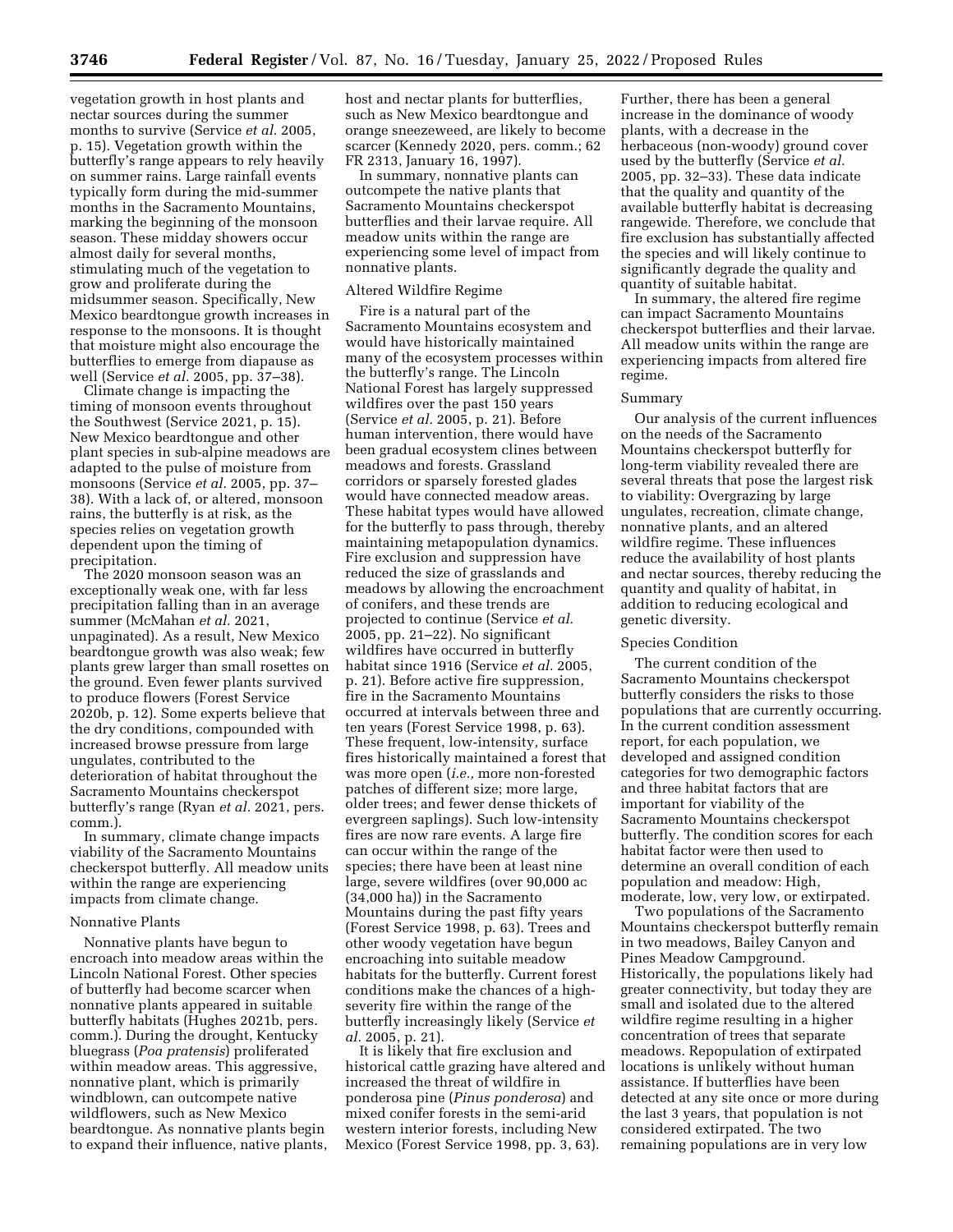condition in terms of demographic factors (adult density and larval density) (see Table 1, below) and low condition in terms of overall meadow condition (see Table 2, below). There have not been any observations of adults or

larvae in the past 3 consecutive years in the any of other eight populations, and they are, therefore, considered demographically extirpated. Six of those eight populations have very low overall meadow condition, and two are

considered extirpated for overall meadow condition because suitable habitat for the Sacramento Mountains checkerspot butterfly no longer exists there.

# TABLE 1—CURRENT CONDITION OF DEMOGRAPHIC FACTORS OF THE SACRAMENTO MOUNTAINS CHECKERSPOT **BUTTERFLY**

| Meadow unit | Demographic factors                                                                                                                                                                                                                                                            |                |  |  |
|-------------|--------------------------------------------------------------------------------------------------------------------------------------------------------------------------------------------------------------------------------------------------------------------------------|----------------|--|--|
|             | Adult density                                                                                                                                                                                                                                                                  | Larval density |  |  |
|             | Very Low    Very Low.<br>Very Low    Very Low.<br>Extirpated    Extirpated.<br>Extirpated    Extirpated.<br>Extirpated    Extirpated.<br>Extirpated  Extirpated.<br>Extirpated  Extirpated.<br>Extirpated  Extirpated.<br>Extirpated    Extirpated.<br>Extirpated  Extirpated. |                |  |  |

## TABLE 2—CURRENT CONDITION OF HABITAT FACTORS OF THE SACRAMENTO MOUNTAINS CHECKERSPOT BUTTERFLY

| Meadow unit |             | Overall                                               |                                                                   |                                                                                                                          |
|-------------|-------------|-------------------------------------------------------|-------------------------------------------------------------------|--------------------------------------------------------------------------------------------------------------------------|
|             | Host plants | Nectar sources                                        | Connectivity                                                      | meadow<br>condition                                                                                                      |
|             |             | Extirpated    Very Low   <br>Extirpated    Extirpated | Moderate   <br>Moderate<br>Moderate   <br>Moderate   <br>Moderate | Low.<br>Low.<br>Very Low.<br>Very Low.<br>Very Low.<br>Very Low.<br>Very Low.<br>Very Low.<br>Extirpated.<br>Extirpated. |

Bailey Canyon and Pines Meadow Campground are two adjacent meadows in the northwest part of the Sacramento Mountains checkerspot butterfly's range. During the 2020 survey season, approximately eight butterflies were detected in both meadows combined (Forest Service 2020b, p. 3), and no larval tents were found (Forest Service 2020b, pp. 1–3; Phillip Hughes 2020, pers. comm.). Because of these adult and larval density levels, we categorized resiliency for demographics as very low for both meadows, which were the only two where butterflies were found. In addition, the overall meadow condition for these sites was low because there are few host plants and nectar sources present. Although nectar sources are present, they are not blooming or providing enough resources for the butterfly colonies. Further, these meadows are within 800 meters of each other, which is within the dispersal distance of the butterfly, allowing for potential gene flow between populations.

Overall resiliency of Sacramento Mountains checkerspot butterfly populations is very low for demographic factors and low for habitat factors. This is because butterflies were only found in 2 of the 10 documented meadows, and both had very low recorded adult and larval abundance and density numbers. Additionally, these two meadows have poor habitat conditions (few host plants, nectar sources are abundant but provide insufficient resources, and some connectivity to other meadows), and the other eight meadows have either very low condition or are extirpated in terms of habitat factors.

We define representation for the Sacramento Mountains checkerspot butterfly as having ecological and genetic diversity. As a narrow-range endemic, the entire range of the species is approximately 32 square miles. However, suitable habitat is limited to only about 2 square miles. Today, only 0.2 square miles might be occupied by the butterfly. This range contraction suggests that most of the original representation present within the

species has declined. The entirety of the butterfly's range represents one representation area because of the narrow range and limited ecological diversity. The populations are small and isolated in this single representation area with very little to no connectivity between populations. The occupied meadows are among spruce-fir forests, so some barriers limit the dispersal of individuals among the populations. Due to the limited habitat connectivity of populations, individual Sacramento Mountains checkerspot butterflies rarely, if ever, travel between populations. This effectively restricts the transfer of genetic material, thus limiting genetic diversity. There was likely greater habitat connectivity between populations in the past due to a more natural fire regime. Therefore, overall representation was always limited for this species and has declined in recent years.

We define redundancy for the Sacramento Mountains checkerspot butterfly as having populations or metapopulations spread across the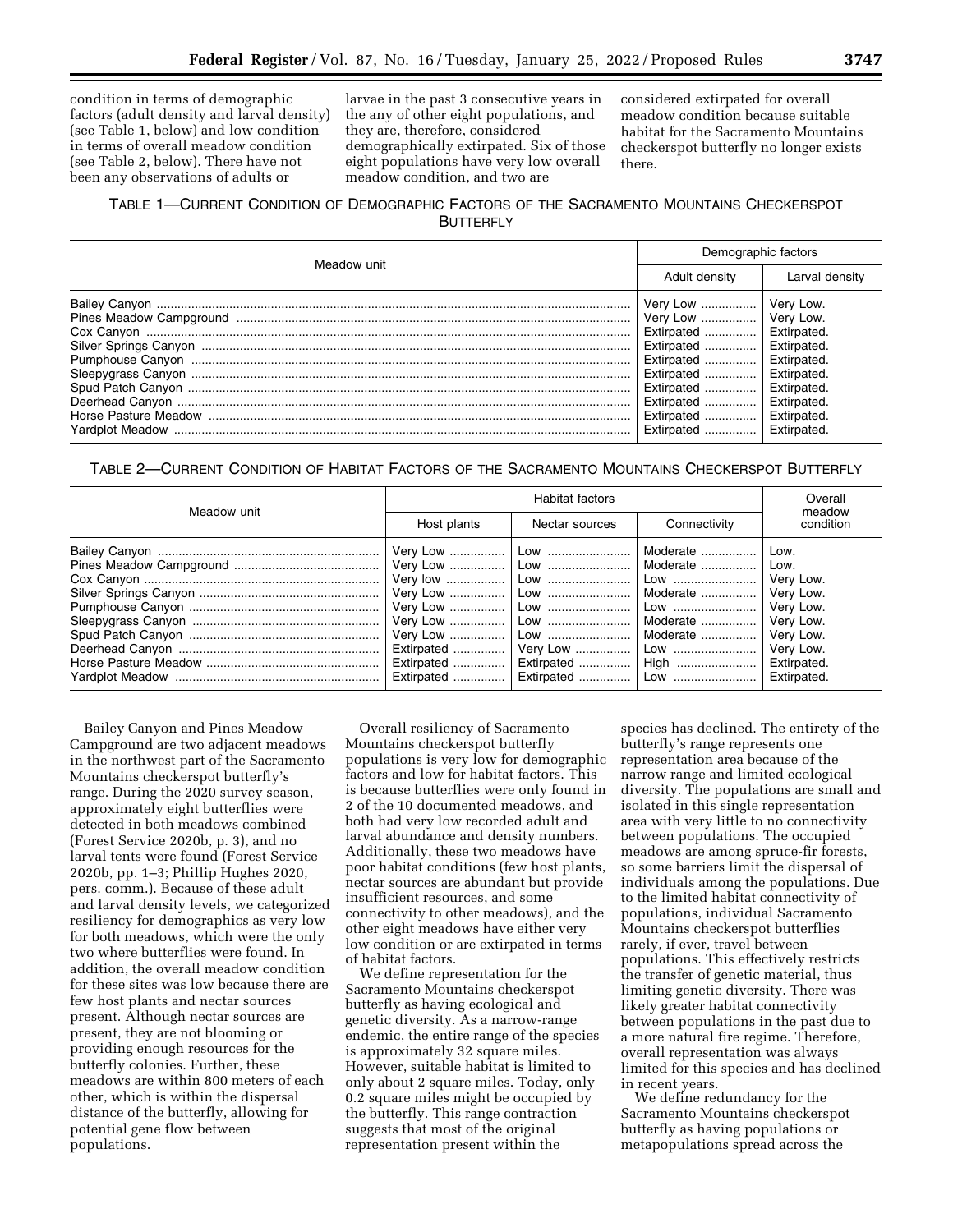range. There are only 2 extant Sacramento Mountains checkerspot butterfly populations located in adjacent meadows out of 10 documented metapopulations within the single representation area. Given the historical distribution of the butterfly, it is likely that Sacramento Mountains checkerspot butterfly populations were more abundant within the Sacramento Mountains. Therefore, redundancy of the butterfly has declined over time. As a consequence of these current conditions, the viability of the Sacramento Mountains checkerspot butterfly primarily depends on maintaining and restoring the remaining isolated populations and reintroducing populations where feasible.

We incorporated the cumulative effects of the operative threats into our analysis when we characterized the current condition of the species. Because our characterization of current condition considers not just the presence of the factors, but to what degree they collectively influence risk to the entire species, our assessment integrates the cumulative effects of the factors and replaces a standalone cumulative effects analysis.

Conservation Efforts and Regulatory Mechanisms

Several habitat management actions can benefit the viability of the Sacramento Mountains checkerspot butterfly. To address the threat of overgrazing from large ungulates, the Lincoln National Forest erected exclosures to protect butterfly habitats from browsing. These efforts are currently focused within Bailey Canyon and Pines Meadow Campground, where adult butterflies were most recently found. Botanists involved with the Sacramento Mountains checkerspot butterfly working group are currently growing plants for habitat restoration. Biologists will soon plant nectar sources, including orange sneezeweed and New Mexico beardtongue, within exclosures to ensure the individual needs of caterpillars and adult butterflies are met.

The Forest Service has proposed that fire management aimed at reducing tree stocking within forested areas surrounding meadows might also help restore suitable habitat and connectivity throughout the range of the butterfly. Maintaining edge habitat and connectivity could greatly improve the butterfly's viability in the long term.

*Determination of Sacramento Mountains Checkerspot Butterfly's Status* 

Section 4 of the Act (16 U.S.C. 1533) and its implementing regulations (50 CFR part 424) set forth the procedures for determining whether a species meets the definition of an ''endangered species'' or a ''threatened species.'' The Act defines an ''endangered species'' as a species in danger of extinction throughout all or a significant portion of its range, and a ''threatened species'' as a species likely to become an endangered species within the foreseeable future throughout all or a significant portion of its range. The Act requires that we determine whether a species meets the definition of an ''endangered species'' or a ''threatened species'' because of any of the following factors: (A) The present or threatened destruction, modification, or curtailment of its habitat or range; (B) overutilization for commercial, recreational, scientific, or educational purposes; (C) disease or predation; (D) the inadequacy of existing regulatory mechanisms; or (E) other natural or manmade factors affecting its continued existence.

Status Throughout All of Its Range

After evaluating threats to the species and assessing the cumulative effect of the threats under the Act's section 4(a)(1) factors, we find that the Sacramento Mountains checkerspot butterfly has declined in abundance, density, and number of populations. Currently, there are only two extant populations where the species exists in very low abundances and are isolated from one another. Furthermore, existing available habitat is reduced in quantity and quality relative to historical conditions. Our analysis revealed several threats that caused these declines and pose a meaningful risk to the viability of the species. These threats are primarily related to habitat changes (Factor A) and include overgrazing by large ungulates, recreation, nonnative plants, and altered wildfire regime, in addition to climate change (Factor E).

Over the past two decades, the species has declined, both in abundance and in the area occupied (Forest Service 2020b, p. 2). Because of increased populations of ungulates (*i.e.,* elk, horses), grazing has increased in the subalpine meadows that support the Sacramento Mountains checkerspot butterfly, reducing the availability of host plants and nectar sources. The reduction in habitat quality and quantity is further exacerbated by the impact of drought associated with

climate change. Additionally, the altered wildfire regime has decreased habitat connectivity, and now populations are more isolated from one another with limited to no dispersal among populations.

We considered sites with butterfly detections during the last 3 years to be extant for the purposes of this proposed determination. Because adults or larvae have not been observed in the past 3 consecutive years in 8 of the 10 populations, we consider those 8 populations functionally extirpated. The two remaining populations are extremely small and isolated. The habitat at those sites is currently in very low condition due to a lack of both host plants for larvae and nectar sources for adults.

Historically, the species, with more abundant and larger populations, would have been more resilient to stochastic events. Even if such events extirpated some populations, they could be recolonized over time by dispersal from nearby surviving populations. Because many of the areas of suitable habitat may be small and support small numbers of butterflies, local extirpation of these small populations is probable. A metapopulation's persistence depends on the combined dynamics of these local extirpations and the subsequent recolonization of these areas by dispersal (Murphy and Weiss 1988, pp. 192–194). Habitat loss and the altered wildfire regime have reduced the size of and connectivity between patches of suitable butterfly habitat. The reduction in the extent of meadows and other suitable non-forested areas has likely eliminated connectivity among some localities and may have increased the distance beyond the normal dispersal ability of the Sacramento Mountains checkerspot butterfly, making recolonization of some patches following local extirpation more difficult. In addition, habitat reduction lowers the quality of remaining habitat by reducing the diversity of microclimates and food plants for larvae and adult butterflies (Murphy and Weiss 1988, p. 190).

Preliminary genetic evidence suggests little gene flow between these units (Ryan *et al.* 2021, pers. comm.). Connectivity, which would promote resiliency and representation, has been lost. Eight populations are functionally extirpated, and the remaining two populations are in very low condition in terms of demographic factors and low condition in terms of habitat factors and are at high risk of loss. The Sacramento Mountains checkerspot butterfly is extremely vulnerable to catastrophic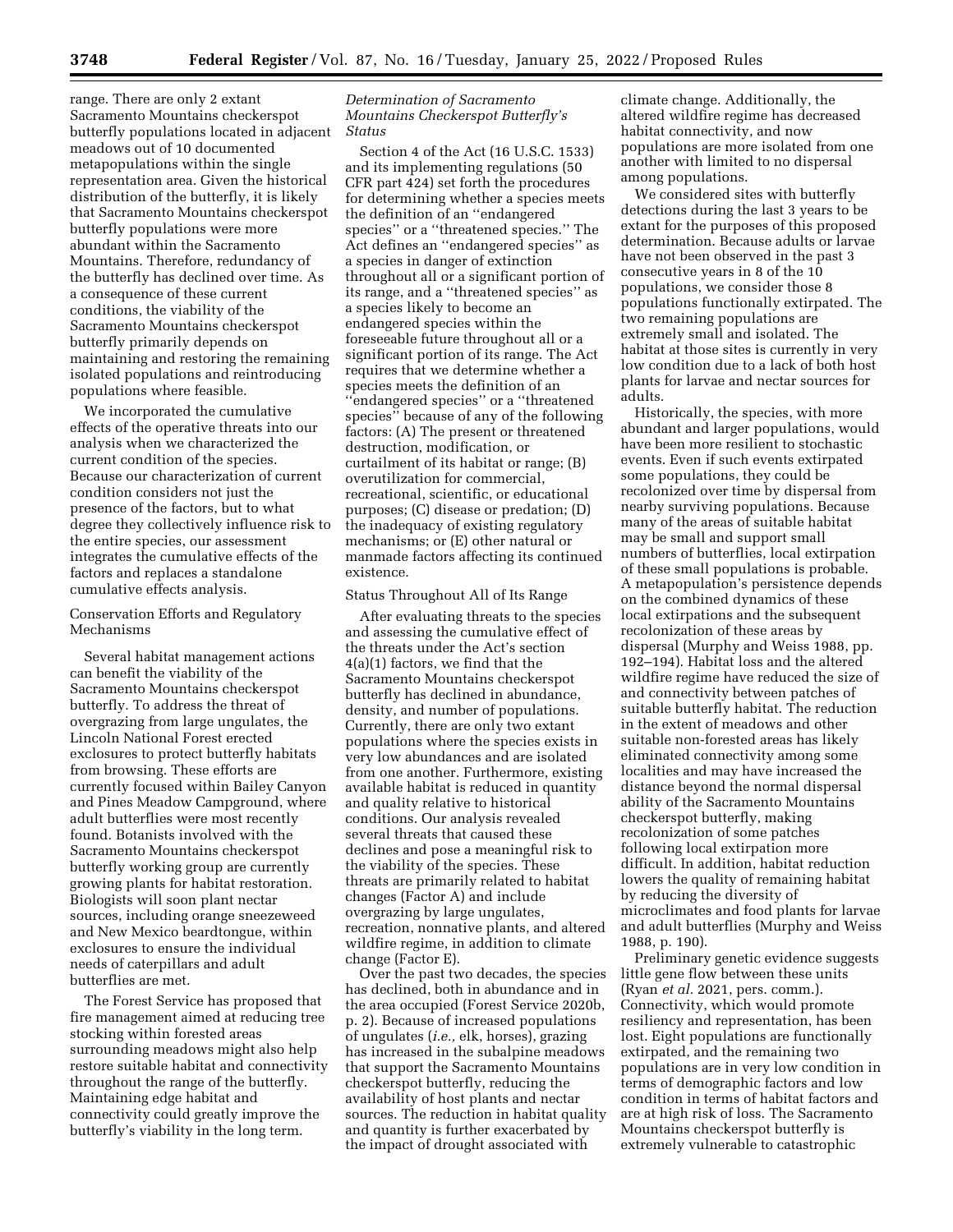events (*i.e.,* high-intensity, large wildfires) in suitable butterfly habitats.

In summary, much of the remaining suitable butterfly habitat, and therefore the long-term viability of the species, is at risk due to the direct and indirect effects of overgrazing by large ungulates, recreation, climate change, nonnative plants, and an altered wildfire regime. The remaining populations are fragmented and isolated from one another, unable to recolonize naturally. The populations are largely in a state of chronic degradation due to habitat loss, which is exacerbated by climate change, limiting their resiliency. The limited geographic range of the Sacramento Mountains checkerspot butterfly increases the threat of extinction for this species given the expected continuing loss and degradation of suitable habitat and increased risks of extinction from catastrophic events, such as catastrophic fire. Historically, with a larger range of likely interconnected populations, the species would have been more resilient to stochastic events because even if some populations were extirpated by such events, they could be recolonized over time by dispersal from nearby surviving populations. This connectivity, which would have made for a resilient species overall, has been lost, and with two populations in very low demographic condition and low habitat condition, the remnant populations are at risk of loss. A threatened status for the Sacramento Mountains checkerspot butterfly is not appropriate because the species has already shown significant declines in current resiliency, redundancy, and representation due to the threats mentioned above.

Thus, after assessing the best available information, we determine that the Sacramento Mountains checkerspot butterfly is in danger of extinction throughout all of its range.

## Status Throughout a Significant Portion of Its Range

Under the Act and our implementing regulations, a species may warrant listing if it is in danger of extinction or likely to become so in the foreseeable future throughout all or a significant portion of its range. We have determined that the Sacramento Mountains checkerspot butterfly is in danger of extinction throughout all of its range and accordingly did not undertake an analysis of any significant portion of its range. Because the Sacramento Mountains checkerspot butterfly warrants listing as endangered throughout all of its range, our determination is consistent with the decision in *Center for Biological* 

*Diversity* v. *Everson,* 2020 WL 437289 (D.D.C. Jan. 28, 2020), in which the court vacated the aspect of the Final Policy on Interpretation of the Phrase ''Significant Portion of Its Range'' in the Endangered Species Act's Definitions of ''Endangered Species'' and ''Threatened Species'' (79 FR 37578; July 1, 2014) that provided the Service does not undertake an analysis of significant portions of a species' range if the species warrants listing as threatened throughout all of its range.

### Determination of Status

Our review of the best available scientific and commercial information indicates that the Sacramento Mountains checkerspot butterfly meets the Act's definition of an ''endangered species.'' Therefore, we propose to list the Sacramento Mountains checkerspot butterfly as an endangered species in accordance with sections 3(6) and  $4(a)(1)$  of the Act.

## *Available Conservation Measures*

Conservation measures provided to species listed as endangered or threatened species under the Act include recognition, recovery actions, requirements for Federal protection, and prohibitions against certain practices. Recognition through listing results in public awareness, and conservation by Federal, State, Tribal, and local agencies, private organizations, and individuals. The Act encourages cooperation with the States and other countries and calls for recovery actions to be carried out for listed species. The protection required by Federal agencies and the prohibitions against certain activities are discussed, in part, below.

The primary purpose of the Act is the conservation of endangered and threatened species and the ecosystems upon which they depend. The ultimate goal of such conservation efforts is the recovery of these listed species, so that they no longer need the protective measures of the Act. Section 4(f) of the Act calls for the Service to develop and implement recovery plans for the conservation of endangered and threatened species. The recovery planning process involves the identification of actions that are necessary to halt or reverse the species' decline by addressing the threats to its survival and recovery. The goal of this process is to restore listed species to a point where they are secure, selfsustaining, and functioning components of their ecosystems.

Recovery planning consists of preparing draft and final recovery plans, beginning with the development of a recovery outline and making it available

to the public within 30 days of a final listing determination. The recovery outline guides the immediate implementation of urgent recovery actions and describes the process to be used to develop a recovery plan. Revisions of the plan may be done to address continuing or new threats to the species, as new substantive information becomes available. The recovery plan also identifies recovery criteria for review of when a species may be ready for removal from protected status (''delisting''), and methods for monitoring recovery progress. Recovery plans also establish a framework for agencies to coordinate their recovery efforts and provide estimates of the cost of implementing recovery tasks. Recovery teams (composed of species experts, Federal and State agencies, nongovernmental organizations, and stakeholders) are often established to develop recovery plans. When completed, the recovery outline, draft recovery plan, and the final recovery plan will be available on our website (*<http://www.fws.gov/endangered>*), or from our New Mexico Ecological Services Field Office (see **FOR FURTHER INFORMATION CONTACT**).

Implementation of recovery actions generally requires the participation of a broad range of partners, including other Federal agencies, States, Tribes, nongovernmental organizations, businesses, and private landowners. Examples of recovery actions include habitat restoration (*e.g.,* restoration of native vegetation), research, captive propagation and reintroduction, and outreach and education. The recovery of many listed species cannot be accomplished solely on Federal lands because their range may occur primarily or solely on non-Federal lands. To achieve recovery of these species requires cooperative conservation efforts on private, State, and Tribal lands.

If this species is listed, funding for recovery actions will be available from a variety of sources, including Federal budgets, State programs, and cost-share grants for non-Federal landowners, the academic community, and nongovernmental organizations. In addition, pursuant to section 6 of the Act, the State of New Mexico would be eligible for Federal funds to implement management actions that promote the protection or recovery of the Sacramento Mountains checkerspot butterfly. Information on our grant programs that are available to aid species recovery can be found at *[http://](http://www.fws.gov/grants)  [www.fws.gov/grants.](http://www.fws.gov/grants)* 

Although the Sacramento Mountains checkerspot butterfly is only proposed for listing under the Act at this time,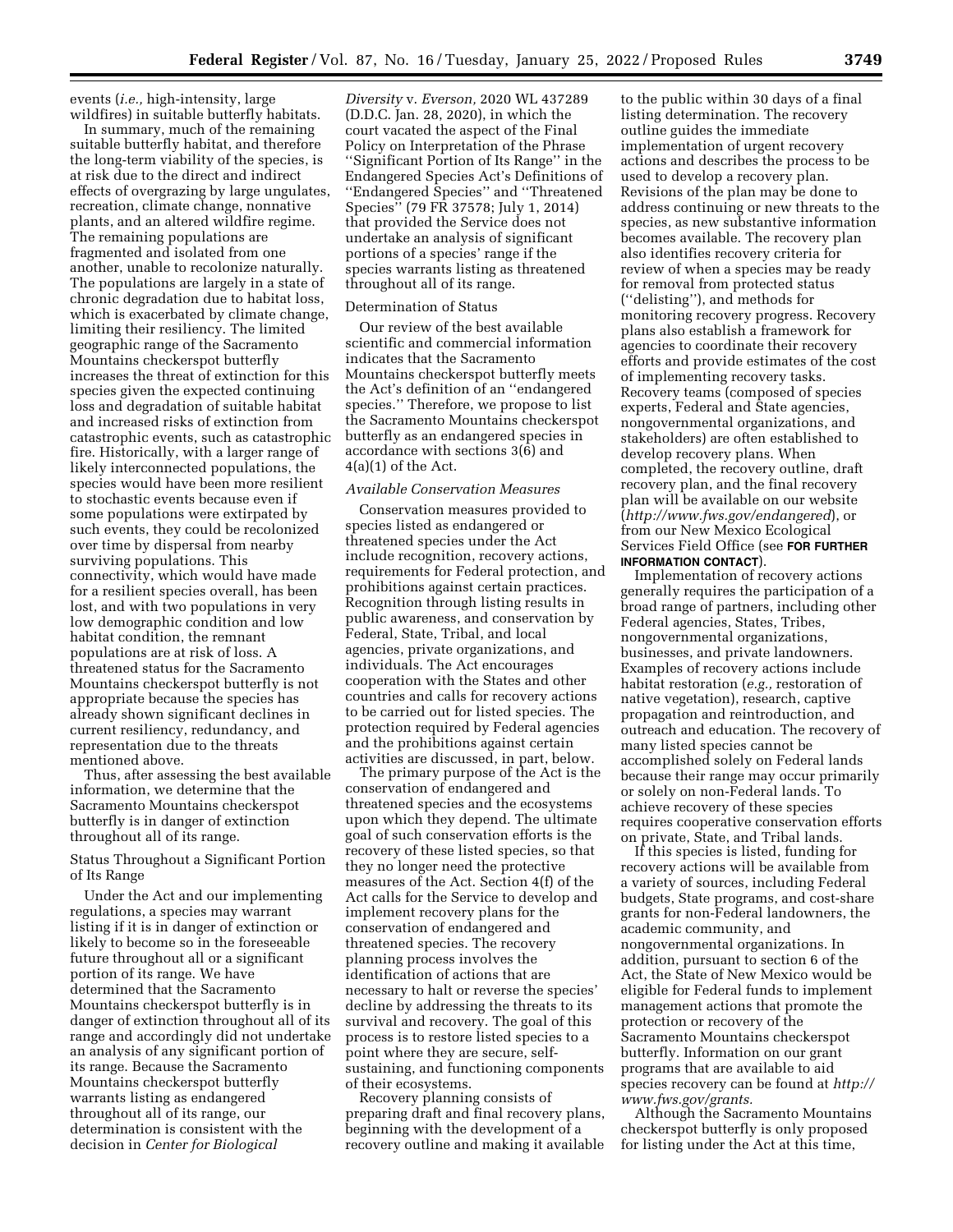please let us know if you are interested in participating in recovery efforts for this species. Additionally, we invite you to submit any new information on this species whenever it becomes available and any information you may have for recovery planning purposes (see **FOR FURTHER INFORMATION CONTACT**).

## Section 7(a) of the Act requires Federal agencies to evaluate their actions with respect to any species that is proposed or listed as an endangered or threatened species and with respect to its critical habitat, if any is designated. Regulations implementing this interagency cooperation provision of the Act are codified at 50 CFR part 402. Section 7(a)(4) of the Act requires Federal agencies to confer with the Service on any action that is likely to jeopardize the continued existence of a species proposed for listing or result in destruction or adverse modification of proposed critical habitat. If a species is listed subsequently, section 7(a)(2) of the Act requires Federal agencies to ensure that activities they authorize, fund, or carry out are not likely to jeopardize the continued existence of the species or destroy or adversely modify its critical habitat. If a Federal action may affect a listed species or its critical habitat, the responsible Federal agency must enter into consultation with the Service.

Federal agency actions within the species' habitat that may require conference or consultation or both as described in the preceding paragraph include management and any other landscape-altering activities on Federal lands administered by the Forest Service.

The Act and its implementing regulations set forth a series of general prohibitions and exceptions that apply to endangered wildlife. The prohibitions of section 9(a)(1) of the Act, codified at 50 CFR 17.21, make it illegal for any person subject to the jurisdiction of the United States to take (which includes harass, harm, pursue, hunt, shoot, wound, kill, trap, capture, or collect; or to attempt any of these) endangered wildlife within the United States or on the high seas. In addition, it is unlawful to import; export; deliver, receive, carry, transport, or ship in interstate or foreign commerce in the course of commercial activity; or sell or offer for sale in interstate or foreign commerce any species listed as an endangered species. It is also illegal to possess, sell, deliver, carry, transport, or ship any such wildlife that has been taken illegally. Certain exceptions apply to employees of the Service, the National Marine Fisheries Service, other Federal land

management agencies, and State conservation agencies.

We may issue permits to carry out otherwise prohibited activities involving endangered wildlife under certain circumstances. Regulations governing permits are codified at 50 CFR 17.22. With regard to endangered wildlife, a permit may be issued for the following purposes: For scientific purposes, to enhance the propagation or survival of the species, and for incidental take in connection with otherwise lawful activities. The statute also contains certain exemptions from the prohibitions, which are found in sections 9 and 10 of the Act.

It is our policy, as published in the **Federal Register** on July 1, 1994 (59 FR 34272), to identify to the maximum extent practicable at the time a species is listed, those activities that would or would not constitute a violation of section 9 of the Act. The intent of this policy is to increase public awareness of the effect of a proposed listing on proposed and ongoing activities within the range of the species proposed for listing. Based on the best available information, the following actions are unlikely to result in a violation of section 9, if these activities are carried out in accordance with existing regulations and permit requirements; this list is not comprehensive:

(1) Possession, delivery, or movement, including interstate transport and import into or export from the United States, involving no commercial activity, of dead specimens of this taxon that were collected prior to the effective date of a final rule adding this taxon to the Federal List of Endangered and Threatened Wildlife;

(2) Activities authorized, funded, or carried out by Federal agencies (*e.g.,*  grazing management, non-forested area management, private or commercial development, recreational trail or forest road development or use, road construction, prescribed burns, timber harvest, pesticide/herbicide application, or pipeline or utility line construction crossing suitable habitat) when such activity is conducted in accordance with a biological opinion from the Service on a proposed Federal action;

(3) Low-impact, infrequent, dispersed human activities on foot or horseback that do not degrade butterfly habitat (*e.g.,* bird watching, sightseeing, backpacking, hunting, photography, camping, hiking);

(4) Activities on private lands that do not result in the take of the Sacramento Mountains checkerspot butterfly, including those activities involving loss of habitat, such as normal landscape activities around a personal residence,

proper grazing management, road construction that avoids butterfly habitat, and pesticide/herbicide application consistent with label restrictions; and

(5) Activities conducted under the terms of a valid permit issued by the Service pursuant to section 10(a)(1)(A) and  $10(a)(1)(B)$  of the Act.

Based on the best available information, the following activities may potentially result in a violation of section 9 of the Act if they are not authorized in accordance with applicable law; this list is not comprehensive:

(1) Capture (*i.e.,* netting), survey, or collection of specimens of this taxon without a permit from the Service pursuant to section 10(a)(1)(A) of the Act;

(2) Incidental take of Sacramento Mountains checkerspot butterfly without a permit pursuant to section  $10(a)(1)(B)$  of the Act;

(3) Sale or purchase of specimens of this taxon, except for properly documented antique specimens of this taxon at least 100 years old, as defined by section 10(h)(1) of the Act;

(4) Use of pesticides/herbicides that are in violation of label restrictions resulting in take of Sacramento Mountains checkerspot butterfly;

(5) Unauthorized release of biological control agents that attack any life stage of this taxon;

(6) Removal or destruction of the native food plants being used by Sacramento Mountains checkerspot butterfly, defined as *Penstemon neomexicanus, Helenium hoopesii,* or *Valeriana edulis,* within areas that are used by this taxon that results in harm to this butterfly; and

(7) Destruction or alteration of Sacramento Mountains checkerspot butterfly habitat by grading, leveling, plowing, mowing, burning, herbicide or pesticide spraying, intensively grazing, or otherwise disturbing non-forested openings that result in the death of or injury to eggs, larvae, or adult Sacramento Mountains checkerspot butterflies through significant impairment of the species' essential breeding, foraging, sheltering, or other essential life functions.

Questions regarding whether specific activities would constitute a violation of section 9 of the Act should be directed to the New Mexico Ecological Services Field Office (see **FOR FURTHER INFORMATION CONTACT**).

## **II. Critical Habitat**

#### *Background*

Critical habitat is defined in section 3 of the Act as: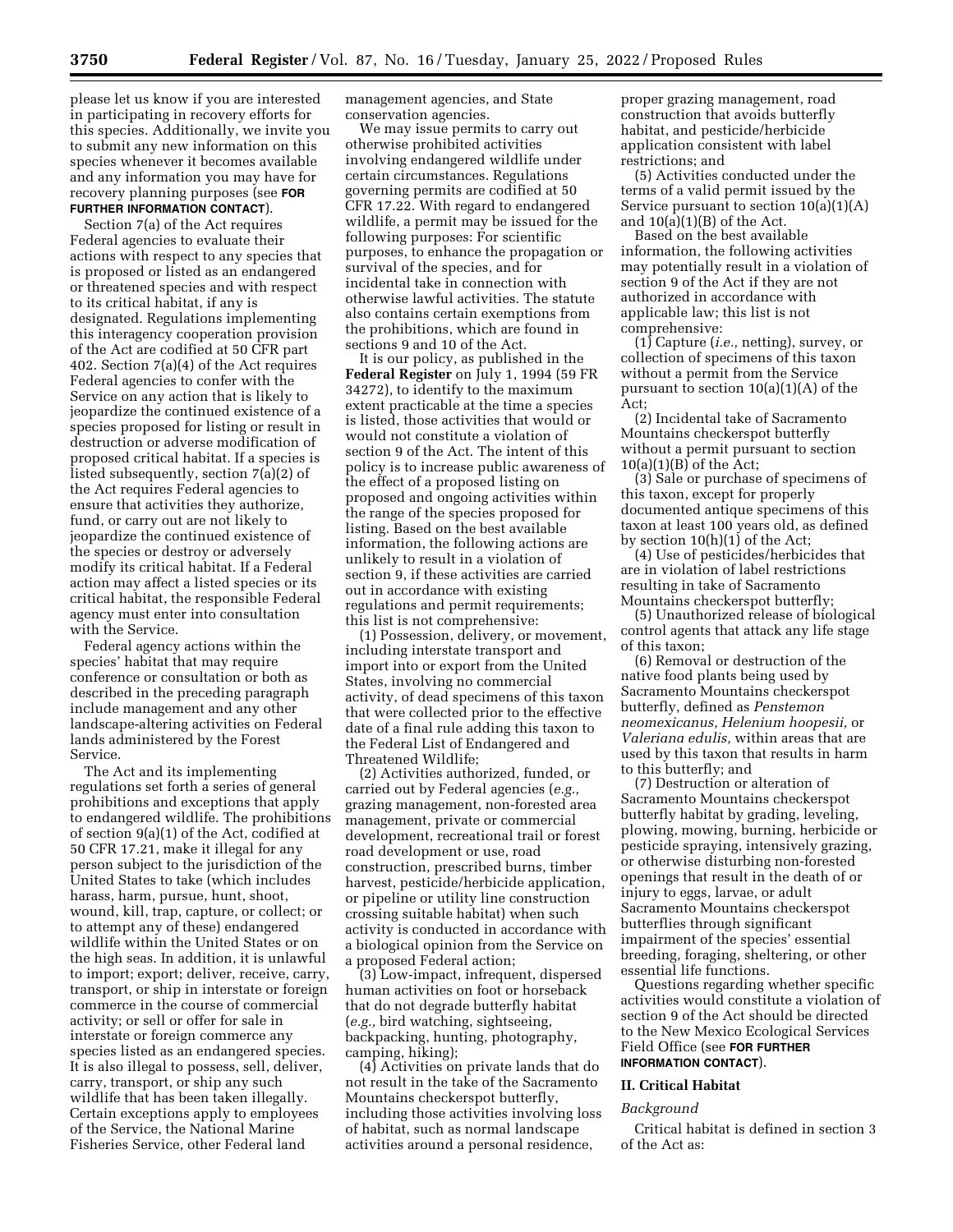(1) The specific areas within the geographical area occupied by the species, at the time it is listed in accordance with the Act, on which are found those physical or biological features

(a) Essential to the conservation of the species, and

(b) Which may require special management considerations or protection; and

(2) Specific areas outside the geographical area occupied by the species at the time it is listed, upon a determination that such areas are essential for the conservation of the species.

Our regulations at 50 CFR 424.02 define the geographical area occupied by the species as an area that may generally be delineated around species' occurrences, as determined by the Secretary (*i.e.,* range). Such areas may include those areas used throughout all or part of the species' life cycle, even if not used on a regular basis (*e.g.,*  migratory corridors, seasonal habitats, and habitats used periodically, but not solely by vagrant individuals). Additionally, our regulations at 50 CFR 424.02 define the word ''habitat,'' for the purposes of designating critical habitat only, as the abiotic and biotic setting that currently or periodically contains the resources and conditions necessary to support one or more life processes of a species.

Conservation, as defined under section 3 of the Act, means to use and the use of all methods and procedures that are necessary to bring an endangered or threatened species to the point at which the measures provided pursuant to the Act are no longer necessary. Such methods and procedures include, but are not limited to, all activities associated with scientific resources management such as research, census, law enforcement, habitat acquisition and maintenance, propagation, live trapping, and transplantation, and, in the extraordinary case where population pressures within a given ecosystem cannot be otherwise relieved, may include regulated taking.

Critical habitat receives protection under section 7 of the Act through the requirement that Federal agencies ensure, in consultation with the Service, that any action they authorize, fund, or carry out is not likely to result in the destruction or adverse modification of critical habitat. The designation of critical habitat does not affect land ownership or establish a refuge, wilderness, reserve, preserve, or other conservation area. Such designation also does not allow the government or public

to access private lands. Such designation does not require implementation of restoration, recovery, or enhancement measures by non-Federal landowners. Where a landowner requests Federal agency funding or authorization for an action that may affect a listed species or critical habitat, the Federal agency would be required to consult with the Service under section 7(a)(2) of the Act. However, even if the Service were to conclude that the proposed activity would result in destruction or adverse modification of the critical habitat, the Federal action agency and the landowner are not required to abandon the proposed activity, or to restore or recover the species; instead, they must implement ''reasonable and prudent alternatives'' to avoid destruction or adverse modification of critical habitat.

Under the first prong of the Act's definition of critical habitat, areas within the geographical area occupied by the species at the time it was listed are included in a critical habitat designation if they contain physical or biological features (1) which are essential to the conservation of the species and (2) which may require special management considerations or protection. For these areas, critical habitat designations identify, to the extent known using the best scientific and commercial data available, those physical or biological features that are essential to the conservation of the species (such as space, food, cover, and protected habitat). In identifying those physical or biological features that occur in specific occupied areas, we focus on the specific features that are essential to support the life-history needs of the species, including, but not limited to, water characteristics, soil type, geological features, prey, vegetation, symbiotic species, or other features. A feature may be a single habitat characteristic or a more complex combination of habitat characteristics. Features may include habitat characteristics that support ephemeral or dynamic habitat conditions. Features may also be expressed in terms relating to principles of conservation biology, such as patch size, distribution distances, and connectivity.

Under the second prong of the Act's definition of critical habitat, we can designate critical habitat in areas outside the geographical area occupied by the species at the time it is listed, upon a determination that such areas are essential for the conservation of the species. The implementing regulations at 50 CFR 424.12(b)(2) further delineate unoccupied critical habitat by setting out three specific parameters: (1) When

designating critical habitat, the Secretary will first evaluate areas occupied by the species; (2) the Secretary will only consider unoccupied areas to be essential where a critical habitat designation limited to geographical areas occupied by the species would be inadequate to ensure the conservation of the species; and (3) for an unoccupied area to be considered essential, the Secretary must determine that there is a reasonable certainty both that the area will contribute to the conservation of the species and that the area contains one or more of those physical or biological features essential to the conservation of the species.

Section 4 of the Act requires that we designate critical habitat on the basis of the best scientific data available. Further, our Policy on Information Standards Under the Endangered Species Act (published in the **Federal Register** on July 1, 1994 (59 FR 34271)), the Information Quality Act (section 515 of the Treasury and General Government Appropriations Act for Fiscal Year 2001 (Pub. L. 106–554; H.R. 5658)), and our associated Information Quality Guidelines provide criteria, establish procedures, and provide guidance to ensure that our decisions are based on the best scientific data available. They require our biologists, to the extent consistent with the Act and with the use of the best scientific data available, to use primary and original sources of information as the basis for recommendations to designate critical habitat.

When we are determining which areas should be designated as critical habitat, our primary source of information is generally the information from the status report and information developed during the listing process for the species. Additional information sources may include any generalized conservation strategy, criteria, or outline that may have been developed for the species; the recovery plan for the species; articles in peer-reviewed journals; conservation plans developed by States and counties; scientific status surveys and studies; biological assessments; other unpublished materials; or experts' opinions or personal knowledge.

As the regulatory definition of "habitat" at 50 CFR 424.02 reflects, habitat is dynamic, and species may move from one area to another over time. We recognize that critical habitat designated at a particular point in time may not include all of the habitat areas that we may later determine are necessary for the recovery of the species. For these reasons, a critical habitat designation does not signal that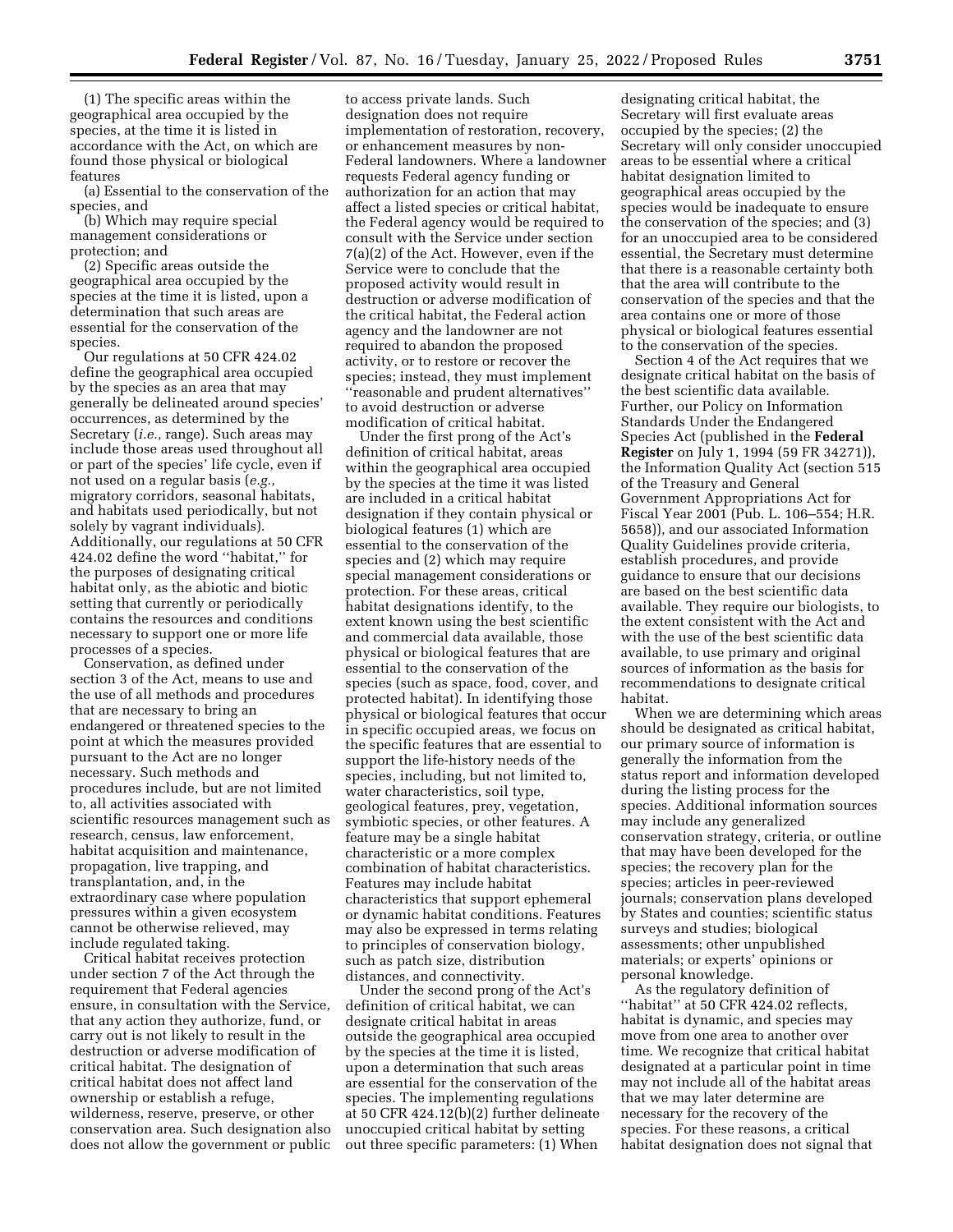habitat outside the designated area is unimportant or may not be needed for recovery of the species. Areas that are important to the conservation of the species, both inside and outside the critical habitat designation, will continue to be subject to: (1) Conservation actions implemented under section 7(a)(1) of the Act; (2) regulatory protections afforded by the requirement in section 7(a)(2) of the Act for Federal agencies to ensure their actions are not likely to jeopardize the continued existence of any endangered or threatened species; and (3) the prohibitions found in section 9 of the Act. Federally funded or permitted projects affecting listed species outside their designated critical habitat areas may still result in jeopardy findings in some cases. These protections and conservation tools will continue to contribute to recovery of the species. Similarly, critical habitat designations made on the basis of the best available information at the time of designation will not control the direction and substance of future recovery plans, habitat conservation plans (HCPs), or other species conservation planning efforts if new information available at the time of those planning efforts calls for a different outcome.

### *Prudency Determination*

Section 4(a)(3) of the Act, as amended, and implementing regulations (50 CFR 424.12) require that, to the maximum extent prudent and determinable, the Secretary shall designate critical habitat at the time the species is determined to be an endangered or threatened species. Our regulations (50 CFR 424.12(a)(1)) state that the Secretary may, but is not required to, determine that a designation would not be prudent in the following circumstances:

(i) The species is threatened by taking or other human activity and identification of critical habitat can be expected to increase the degree of such threat to the species;

(ii) The present or threatened destruction, modification, or curtailment of a species' habitat or range is not a threat to the species, or threats to the species' habitat stem solely from causes that cannot be addressed through management actions resulting from consultations under section 7(a)(2) of the Act;

(iii) Areas within the jurisdiction of the United States provide no more than negligible conservation value, if any, for a species occurring primarily outside the jurisdiction of the United States;

(iv) No areas meet the definition of critical habitat; or

(v) The Secretary otherwise determines that designation of critical habitat would not be prudent based on the best scientific data available.

As discussed earlier in this document, there is currently no imminent threat of collection or vandalism identified under Factor B for this species, and identification and mapping of critical habitat is not expected to initiate any such threat. In our current condition assessment report and proposed listing determination for the Sacramento Mountains checkerspot butterfly, we determined that the present or threatened destruction, modification, or curtailment of habitat or range is a threat to Sacramento Mountains checkerspot butterfly and that those threats in some way can be addressed by section 7(a)(2) consultation measures. The species occurs wholly in the jurisdiction of the United States, and we are able to identify areas that meet the definition of critical habitat. Therefore, because none of the circumstances enumerated in our regulations at 50 CFR 424.12(a)(1) have been met and because the Secretary has not identified other circumstances for which this designation of critical habitat would be not prudent, we have determined that the designation of critical habitat is prudent for the Sacramento Mountains checkerspot butterfly.

### *Critical Habitat Determinability*

Having determined that designation is prudent, under section 4(a)(3) of the Act we must find whether critical habitat for the Sacramento Mountains checkerspot butterfly is determinable. Our regulations at 50 CFR 424.12(a)(2) state that critical habitat is not determinable when one or both of the following situations exist:

(i) Data sufficient to perform required analyses are lacking, or

(ii) The biological needs of the species are not sufficiently well known to identify any area that meets the definition of ''critical habitat.''

When critical habitat is not determinable, the Act allows the Service an additional year to publish a critical habitat designation (16 U.S.C. 1533(b)(6)(C)(ii)).

We reviewed the available information pertaining to the biological needs of the species and habitat characteristics where this species is located. Careful assessments of the economic and environmental impacts that may occur due to a critical habitat designation are not yet complete, and we are in the process of working with the States and other partners in acquiring the complex information needed to perform those assessments.

The information sufficient to perform a required analysis of the impacts of the designation is lacking. Therefore, we conclude that the designation of critical habitat for the Sacramento Mountains checkerspot butterfly is not determinable at this time. As noted above, the Act allows the Service an additional year to publish a critical habitat designation that is not determinable at the time of listing (16 U.S.C.  $1533(b)(6)(C)(ii)$ .

#### *Required Determinations*

### Clarity of the Rule

We are required by Executive Orders 12866 and 12988 and by the Presidential Memorandum of June 1, 1998, to write all rules in plain language. This means that each rule we publish must:

(1) Be logically organized;

(2) Use the active voice to address readers directly;

(3) Use clear language rather than jargon;

(4) Be divided into short sections and sentences; and

(5) Use lists and tables wherever possible.

If you feel that we have not met these requirements, send us comments by one of the methods listed in **ADDRESSES**. To better help us revise the proposed rule, your comments should be as specific as possible. For example, you should tell us the numbers of the sections or paragraphs that are unclearly written, which sections or sentences are too long, the sections where you feel lists or tables would be useful, etc.

National Environmental Policy Act (42 U.S.C. 4321 *et seq.*)

It is our position that, outside the jurisdiction of the U.S. Court of Appeals for the Tenth Circuit, we do not need to prepare environmental analyses pursuant to the National Environmental Policy Act (NEPA; 42 U.S.C. 4321 *et seq.*) in connection with regulations adopted pursuant to section 4(a) of the Act. We published a notice outlining our reasons for this determination in the **Federal Register** on October 25, 1983 (48 FR 49244). This position was upheld by the U.S. Court of Appeals for the Ninth Circuit (*Douglas County* v. *Babbitt,* 48 F.3d 1495 (9th Cir. 1995), cert. denied 516 U.S. 1042 (1996)). However, when the range of the species includes States within the Tenth Circuit, such as that of the Sacramento Mountains checkerspot butterfly, under the Tenth Circuit ruling in *Catron County Board of Commissioners* v. *U.S. Fish and Wildlife Service,* 75 F.3d 1429 (10th Cir. 1996), we undertake a NEPA